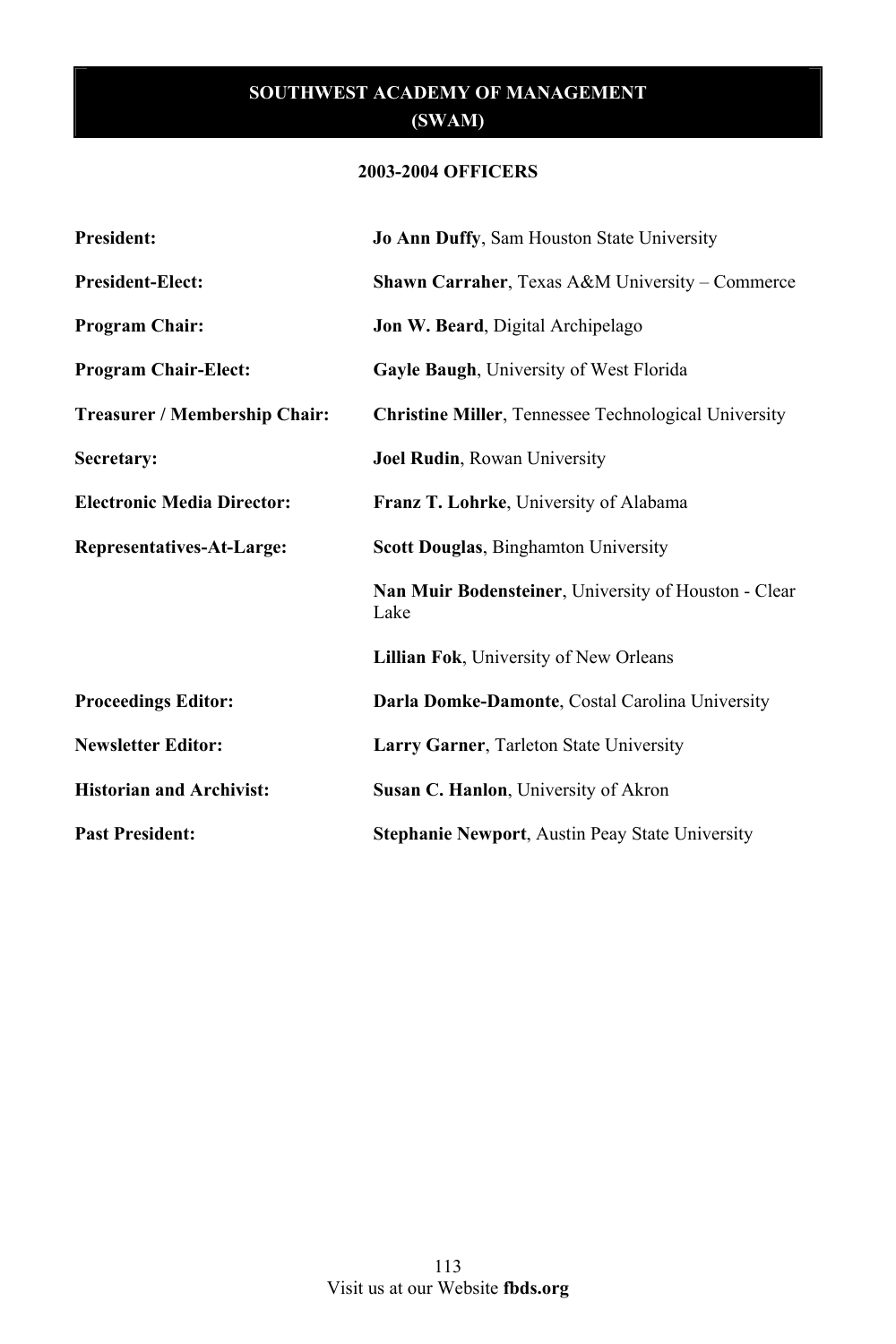#### **TRACK CHAIRS**

| <b>Tracks</b>                                                                                                                   | <b>Track Chairs</b>                                               |
|---------------------------------------------------------------------------------------------------------------------------------|-------------------------------------------------------------------|
| <b>Business &amp; Public Policy / Strategy</b>                                                                                  | <b>Sandy Edwards, Northeastern State University</b>               |
| <b>Entrepreneurship / Small Business /</b><br><b>Management Consulting</b>                                                      | <b>Shawn Carraher.</b><br>Texas A&M University - Commerce         |
| <b>Human Resources / Conflict</b><br>Management                                                                                 | <b>Joel Rudin, Rowan University</b>                               |
| <b>Innovative Teaching / Management</b><br><b>Education &amp; Development</b>                                                   | <b>Jon W. Beard, Digital Archipelago</b>                          |
| Management & Organizational<br>Cognition                                                                                        | <b>Scott Douglas, Binghamton University</b>                       |
| <b>Organization Communications and</b><br><b>Information Systems / Health Care</b><br><b>Management / Operations Management</b> | William Sharbrough, The Citadel                                   |
| <b>Organization Theory / Organization</b>                                                                                       | Therese Yaeger & Peter Sorensen,<br><b>Benedictine University</b> |
| <b>Change and Development</b>                                                                                                   |                                                                   |
| <b>Organizational Behavior</b>                                                                                                  | Larry Garner, Tarleton State University                           |
| <b>Public &amp; NonProfit</b>                                                                                                   | Janie Gregg, Mississippi University for Women                     |
| <b>Research Methods</b>                                                                                                         | Ranjna Patel, Bethune-Cookman College                             |
| <b>Technology / Innovation Management</b>                                                                                       | Frank Markham, Mesa State University                              |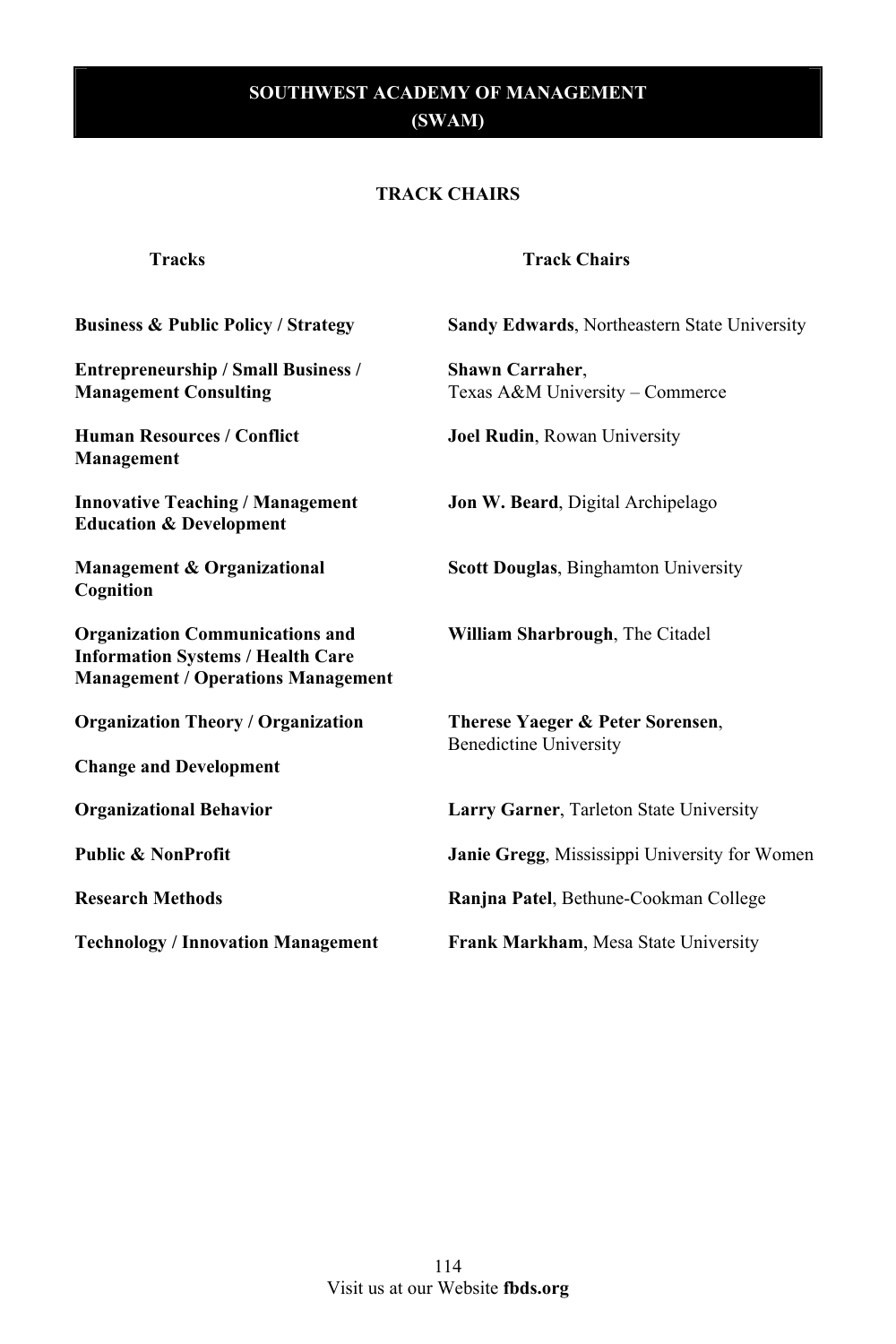## **March 4, 2004 (Thursday)**

7:00 a.m. – 8:30 a.m. Curacao 3

# **Meeting: SWAM Officer's Meeting**

Presiding: **JoAnn Duffy**, Sam Houston State University President, Southwest Academy of Management

 $8:30 \text{ a m} = 10:00 \text{ a m}$ 

#### **SESSION A Business Policy and Strategy: Research Issues in Change Management**

Welcome and Introduction by Track Chair: **Sandy Edwards**, Northeastern State University

Discussants: **Curt Moore**, Texas Tech University **Dan Jennings**, Texas A&M University **Kathy Stuenkel**, Northeastern State University

*Bridging the Quantitative-Qualitative Gap in Organizational Studies* **Rossana Alvarez-Diemer**, New Mexico State University **Mark Hillon**, New Mexico State University **Joel Diemer**, New Mexico State University

*The Impact of Psychological Contract Effects on Three Dimensions of Organizational Change* **Fernando Fuentes-Henriquez**, University of Arkansas

*Change Issues and Implementation Practices for Micro-Business, HealthCare Service Organizations* **Esther R. Thomas**, New Mexico State University **Janice A. Black**, New Mexico State University

| $8:30$ a.m. $-10:00$ a.m. |                                       | Curacao 4                                                        |
|---------------------------|---------------------------------------|------------------------------------------------------------------|
| <b>SESSION B</b>          | <b>Meaningful Work</b>                | Human Resources and Conflict Management: Politics, Violence, and |
|                           | Welcome and Introduction to the Track | <b>Joel Rudin, Rowan University</b>                              |

Discussants: **Randall Florey**, Tarleton State University  **Janie Gregg**, Mississippi University for Women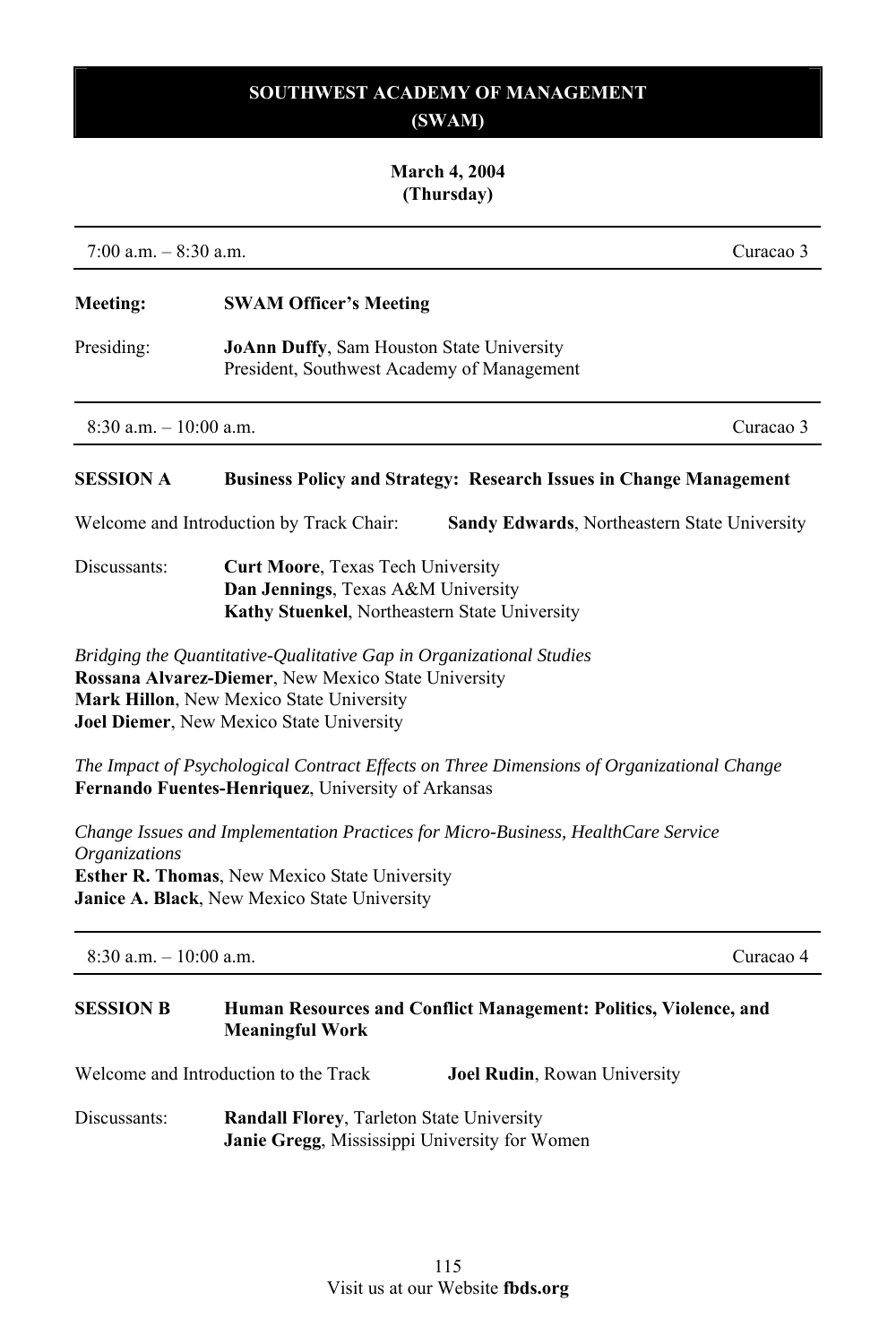#### **March 4, 2004 (Thursday)**

8:30 a.m. – 10:00 a.m. Curacao 4

#### **SESSION B Human Resources and Conflict Management: Politics, Violence, and Meaningful Work** (continued)

*Perceptions of Politics as a Mediator between Procedural Justice and Individual Level Outcomes*  **M. Royle**, Florida State University **Kenneth Harris**, Florida State University

*Examining the Frequency and Correlates of Workplace Violence: An Exploratory Study*  **Bella Galperin**, Rollins College **Joanne Leck**, University of Ottawa

*Meaningful Work, Employee Retention, and Performance: An Expanded Person-Job Fit Approach*  **Wesley Scroggins**, Southwest Missouri State University

| $8:30$ a.m. $-10:00$ a.m. | Curacao 5 |
|---------------------------|-----------|
|                           |           |

# **SESSION C Technology and Innovation Management: Innovation, Knowledge Management, and Automation**  Session Chair: **Frank B. Markham**, Mesa State College Discussants: **John Large**, University of Central Florida **Chi Lo Lim**, Northwest Missouri State University **T. T. Rajan Selvarajan**, Northeastern State University

*Disconnect Between Theory and Practice in the Management of Innovation*  **Darius Mahdjoubi**, University of Texas, Austin **Andrew Ven De Ven**, University of Minnesota

*A Proposed Investigation of the Success Behind Knowledge Sharing in a Complex Software Development Environment*  **Megan Endres**, Eastern Michigan University **Steven Endres**, Complex Systems Management **Sanjib Chowdhury**, Eastern Michigan University

*Trends in Store Automation*  **Hongwei Du**, California State University, Hayward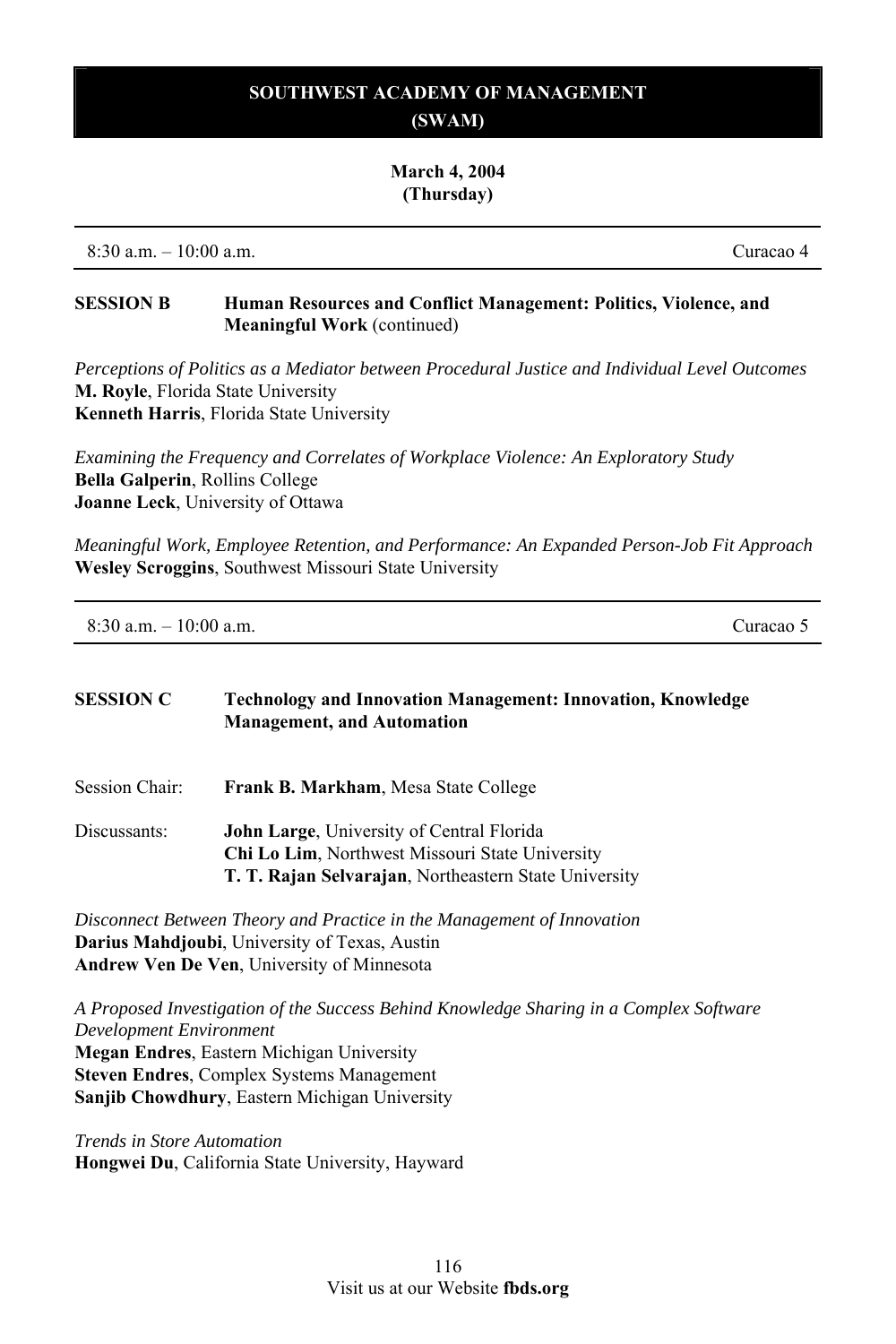#### **March 4, 2004 (Thursday)**

8:30 a.m. – 10:00 a.m. Curacao 6

## **SESSION D Management Education: Business Majors, Business Experience, and Technology**

Session Chair: **Tim O. Peterson**, Oklahoma State University

*Do They Value the Same Things? An Empirical Study of Business and Non-Business Majors*  **Tim O. Peterson**, Oklahoma State University **Sonya R. Brewster**, Oklahoma State University

*A Tool for Overcoming Students' Limited Business Experience in Case Analyses: The Archetype Assessment Inventory* **Marjorie L. Icenogle**, University of South Alabama **Jack A. Tesmer**, The Jack Tesmer Institute **Bruce W. Eagle**, St. Cloud State University **Norman B. Bryan**, Georgia State University

*Technology and Management Education: Is Half A Loaf Worse Than None?*  **Joel Rudin***,* Rowan University

| $10:00$ a.m. $-10:30$ a.m.            | Grand Sierra Ballroom D                                                                                                               |  |
|---------------------------------------|---------------------------------------------------------------------------------------------------------------------------------------|--|
| <b>FBD Coffee Break</b> Sponsored by: | The Sam M. Walton College of Business<br><b>University of Arkansas</b>                                                                |  |
| Hosted by the Officers of:            | <b>Academy of International Business</b><br><b>Association for Business Communication</b><br><b>Southwestern Society of Economist</b> |  |
|                                       | Please make plans to visit the exhibits to receive information on the<br>latest books and newest education technologies.              |  |

Please let exhibitors know how much we appreciate their presence and continued support!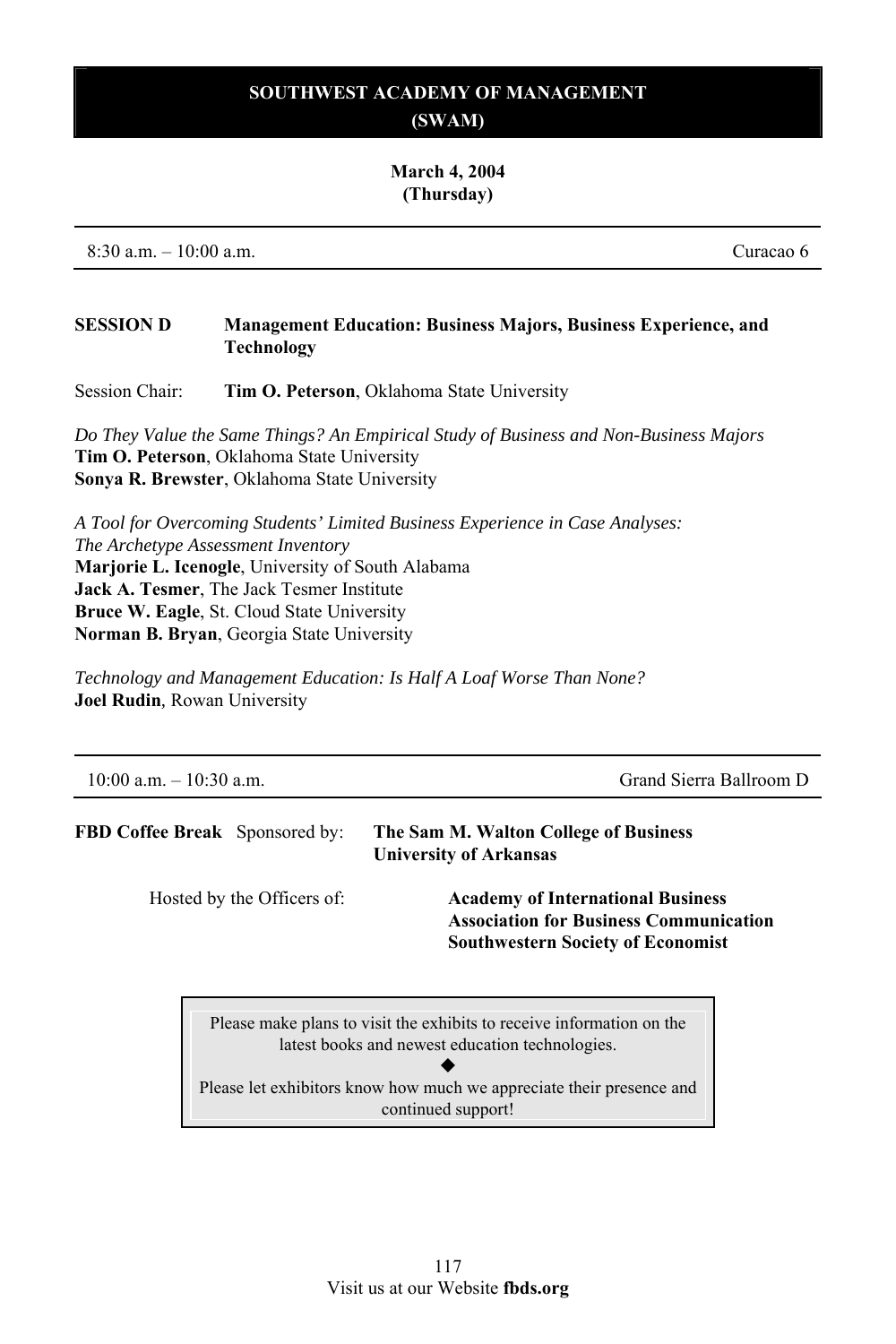# **SOUTHWEST ACADEMY OF MANAGEMENT**

# **(SWAM)**

#### **March 4, 2004 (Thursday)**

10:30 a.m. – 12:00 p.m. Curacao 3

## **SESSION A Business Policy and Strategy: Organizational Performance**

- Session Chair: **Dan Jennings**, Texas A&M University
- Discussants: **Janie Gregg**, Mississippi University for Women **Darla Domke-Damonte**, Coastal Carolina University **Chi Lo Lim**, Northwest Missouri State University

*Strategic Performance Measurement Model: Planning, Mapping, and Executing the Balanced Scorecard*

**Laura Matherly**, Pennsylvania State University

*The Role of Managerial Discretion and CEO Attributes in Creating and Sustaining Superior Performance* **David Fritz**, University of Memphis

*Self-Serving Forecast Inaccuracies and Agency Theory Explanations* **Thomas Crook**, Florida State University **Samuel Todd**, Georgia Southern University **Garry Adams**, Auburn University

| $10:30$ a.m. $-12:00$ p.m. | Curacao 4 |
|----------------------------|-----------|
|                            |           |

#### **SESSION B Human Resources and Conflict Management: Culture and Firm Relations**

- Session Chair: **Steve Vitucci**, Tarleton State University
- Discussants: **Wesley Scroggins**, Southwest Missouri State University  **Larry Garner**, Tarleton State University

*National Culture and Empowerment: Dimensions of Success*  **William Price**, University of Texas of the Permian Basin **Paul Wilhelm**, University of Texas of the Permian Basin

*The Labor Relations Course in the Business School Curriculum: A Twenty-Five Year Retrospective* **David Stephens**, Utah State University **Robert Stephens**, West Virginia University **John Kohl**, Texas A&M International University

*Outsourcing Relationships between Firms and Their Training Partners: The Role of Trust*  **Thomas Gainey**, State University of West Georgia **Brian Klaas**, University of South Carolina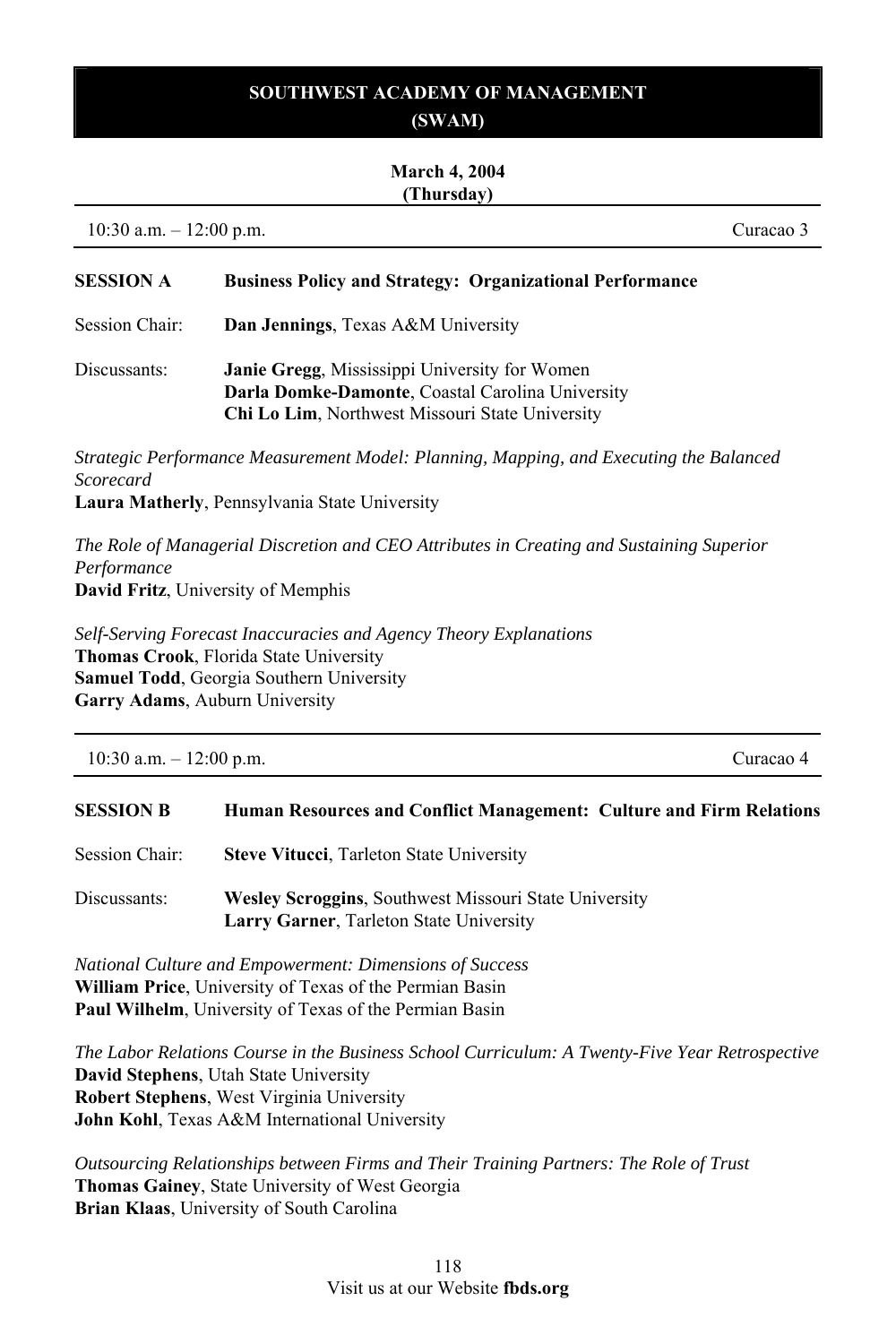#### **March 4, 2004 (Thursday)**

10:30 a.m. – 12:00 p.m. Curacao 5

#### **SESSION C Technology Management: Application of Information Technology**

Session Chair: **Sandra Hartman**, University of New Orleans

*Action Research and Information Technology*  **Anne Meda**, Benedictine University

*Measuring Student Perceptions of Blackboard using the Technology Acceptance Model (TAM)* **Brett J. L. Landry**, University of New Orleans

*The Role of Computer Background and Demographics on Student Perceptions of Web-Enhanced Instruction* 

**Brett J. L. Landry**, University of New Orleans **James H. Adams**, Mississippi State University **Sandra J. Hartman**, University of New Orleans

*Adapting Health Care Work to Pervasive Information Systems*  **Brett J. L. Landry**, University of New Orleans **Sathi Mahesh**, University of New Orleans **Sandra Hartman,** University of New Orleans

10:30 a.m. – 12:00 p.m. Curacao 6

#### **SESSION D Capitalizing on What You Do Best: An Appreciative Inquiry Exercise**

Presenters: **Shonda Guderian**, Oklahoma State University **Jennifer R. Peterson**, Oklahoma State University **Tim O. Peterson**, Oklahoma State University **Pam Richardson**, TransVoc, Inc. **John Thompson**, Oklahoma State University

> Appreciative inquiry (AI) is a positive search for the best in people, their organizations, and the world around them. AI is sparked by asking positive questions such as: What is best about this organization? What are we called to do? And, What is the life giving force of this team? This workshop is designed to have you experience the power of AI. An exercise designed for a 50 to 75 minute class period will be introduced and all material to conduct the exercise will be provided at the workshop. Come experience the power of AI and return home with a new exercise for your classes.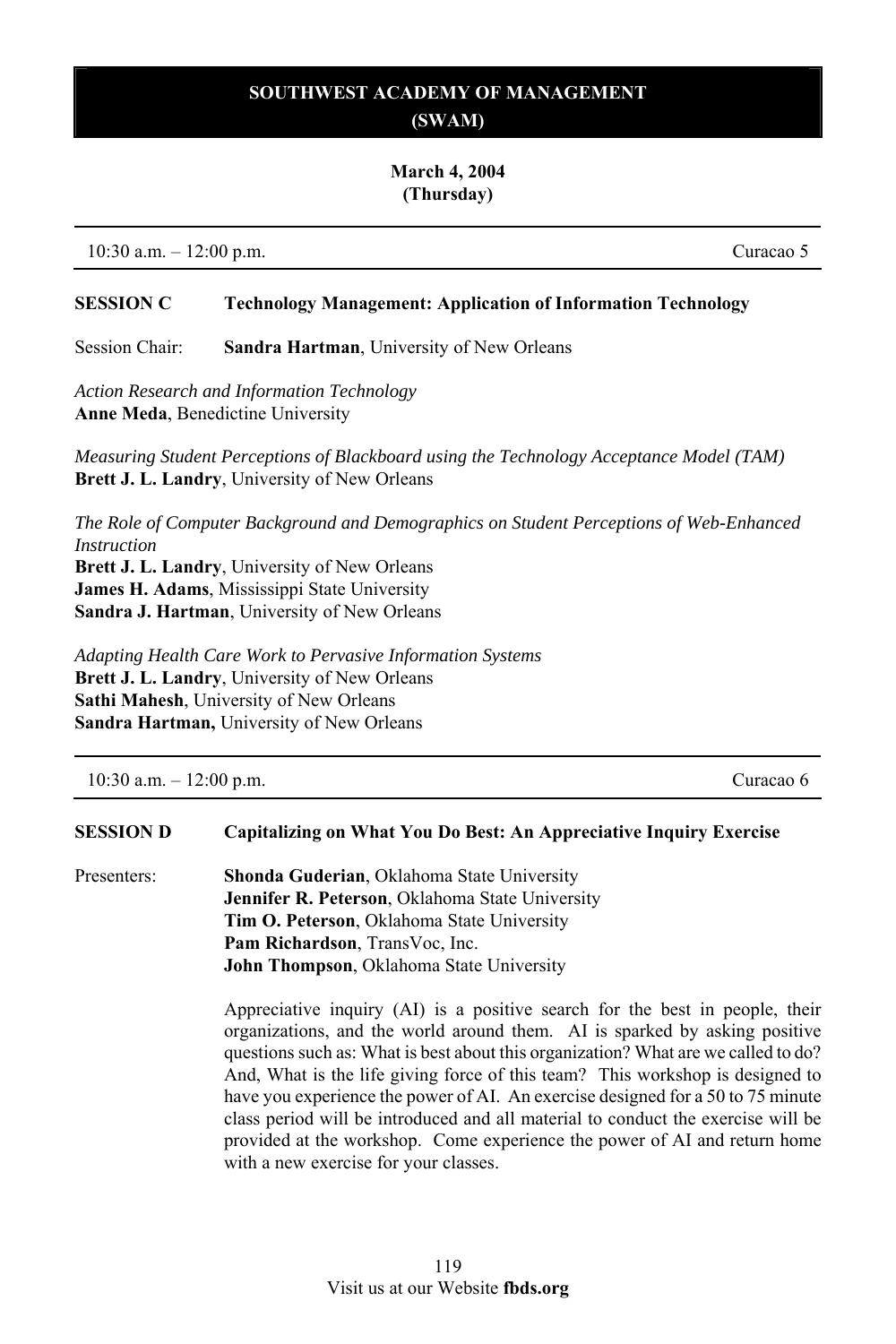#### **March 4, 2004 (Thursday)**

1:30 p.m. – 3:00 p.m. Curacao 3

#### **SESSION A Entrepreneurship and Small Business: Global Issues and Perspectives**

Welcome and Introduction to the Track : **Shawn Carraher**, Texas A&M University – Commerce

*Exploring the Penetrative Strategy on SME Segments: A Taiwan Survey*  **Chin-Feng Lin**, National Chin-Yi Institute of Technology, Taiwan and Penn State University

*Women and Minority Business Owners in the Globalization Era*  **Eva Dodd-Walker**, University of Texas at Arlington

| 1:30 p.m. $-3:00$ p.m. | Curacao 4 |
|------------------------|-----------|
|                        |           |

# **SESSION B Health Care Management: Managing Healthcare Resources, Patient Feedback, and Attrition among Nurses**

Session Chair: **Jo Ann Duffy**, Sam Houston State University

*Scientifically Managing Health Care Resources—in a Management Friendly Way*  **Lee Revere**, School of Business and Public Administration **Ralph Roberts**, University of West Florida

*Integrating Patient Feedback into the Continuous Improvement Process in Hospitals: A Tale of Three Hospitals*  **Victor E. Sower**, Sam Houston State University **Jo Ann Duffy**, Sam Houston State University **Gerald Kohers**, Sam Houston State University

*Attrition in Nursing: Perspectives from the National Survey of College Graduates*  **Sandra J. Hartman**, University of New Orleans **Stephen M. Crow**, University of New Orleans **Steven A. Smith**, University of New Orleans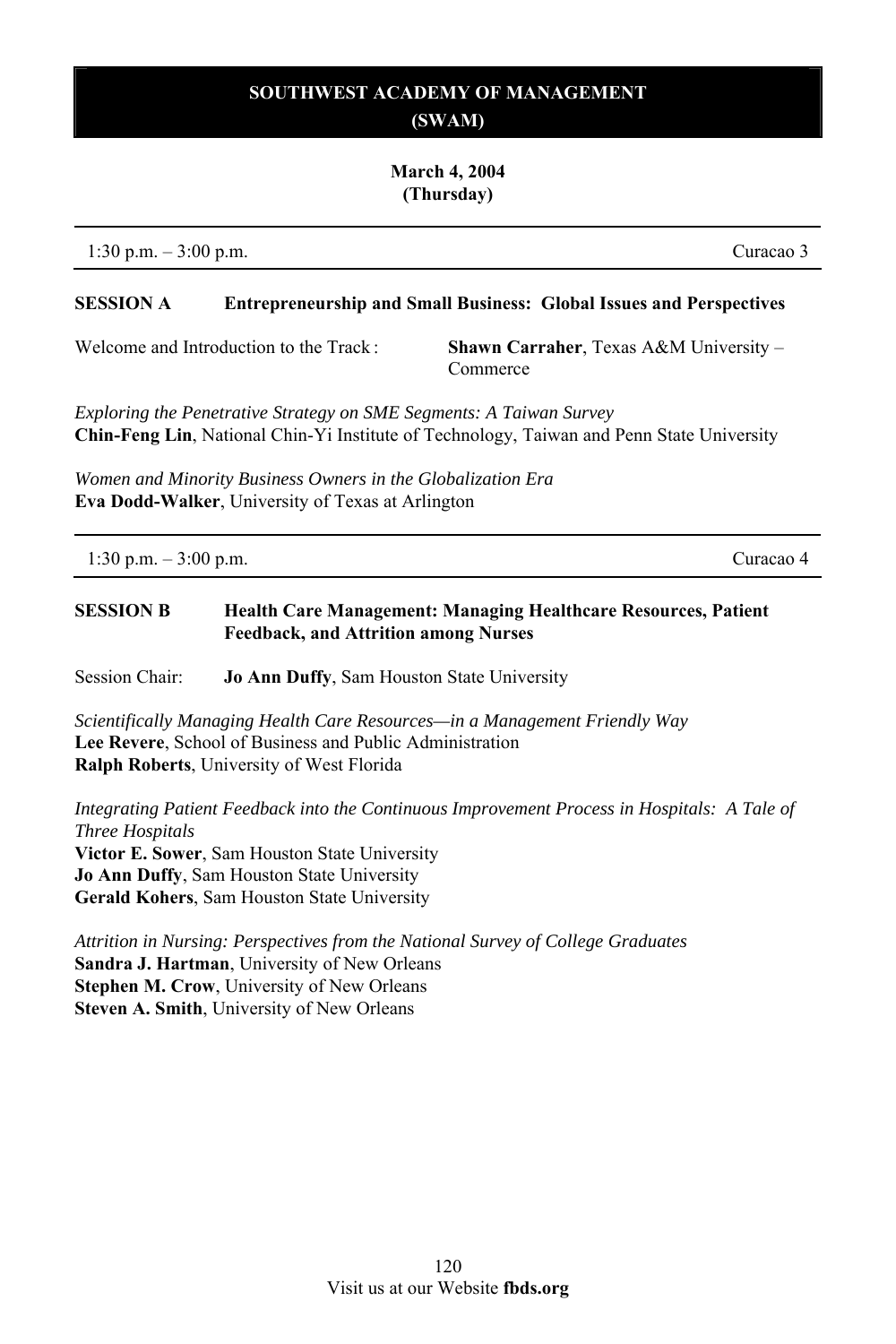**March 4, 2004 (Thursday)** 

1:30 p.m. – 3:00 p.m. Curacao 5

#### **SESSION C Organizational Communication and Information Systems / Production Operations Management: Managing Quality and Teams in International and Virtual Environments**

*A Comparison of Customer Relationship Management (CRM) Systems and Quality Management in the U.S. and Jamaica*  **Jing Li**, Loyola – New Orleans **Wing Fok**, Loyola – New Orleans **Sandra Hartman**, University of New Orleans **Lillian Fok**, University of New Orleans

*A Model for Virtual Collaboration*  **Gary Baker**, Sam Houston State University

*A Lateral Structural Equation Model of Buyer-Supplier Alliances*  **Curt Moore**, Texas Tech University

| $1:30$ p.m. $-3:00$ p.m. | Curacao 6 |
|--------------------------|-----------|
|--------------------------|-----------|

#### **SESSION D Here Is How I Do Service Learning**

Presenters: **Clive Muir**, Stetson University **Susan Conte**, University of Tampa **Mary Bea Drummond**, Oklahoma State University **Amy Kenworthy-U'Ren**, Bond University

> Service learning is an instructional method that has been described as helping to promote both intellectual and civic engagement by linking the work students do in the classroom to real-world problems and real-world needs. While theoretical justification for incorporating service learning as an instructional strategy in management education has received increasing attention in management forums, we generally do not spend time explaining how to do service learning. This workshop is designed to share the 'nuts and bolts' of the process. Each presenter has developed a course that uses service learning. They will share their knowledge and techniques on how to make this learning approach successful in your classroom.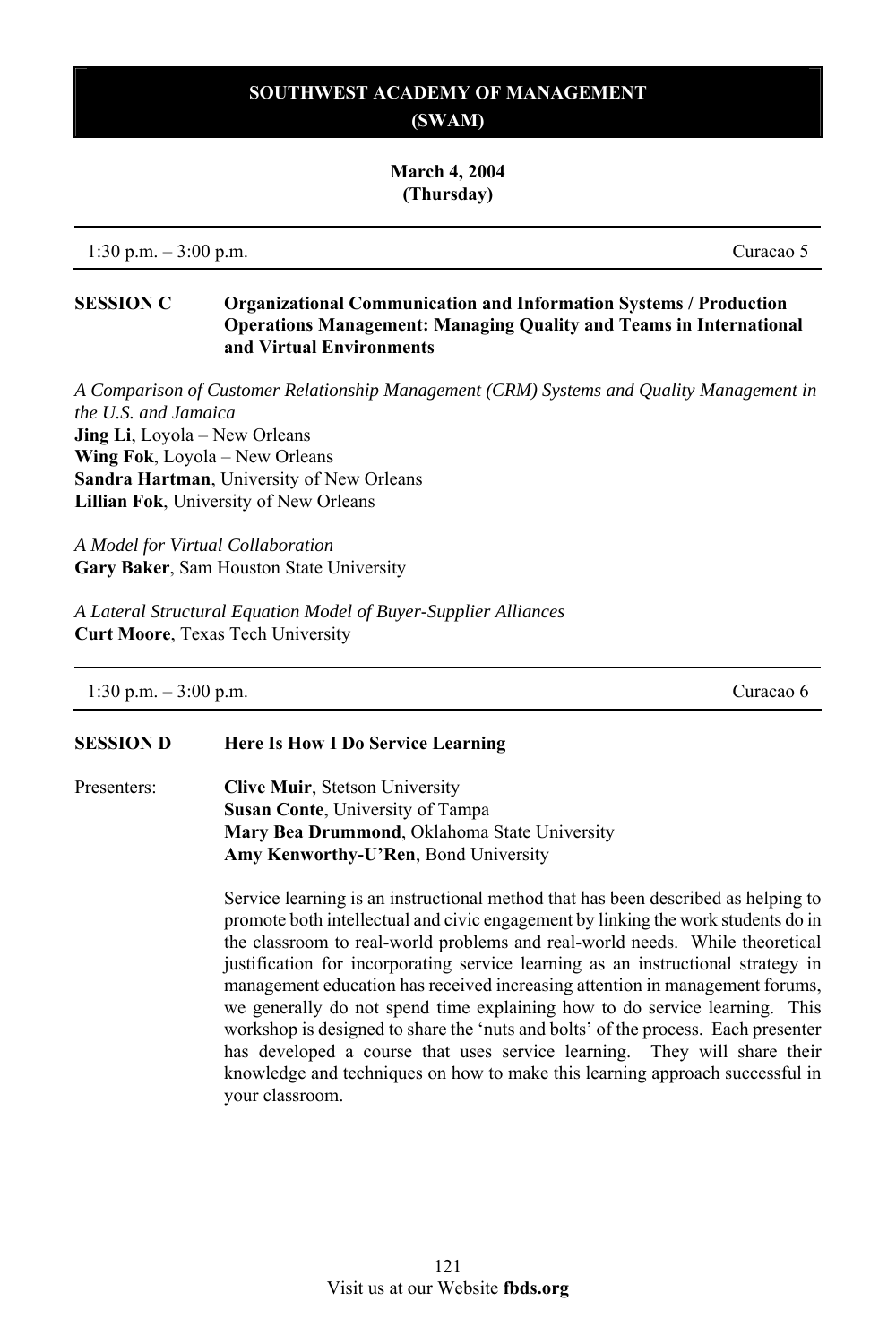### **March 4, 2004 (Thursday)**

| $3:00$ p.m. $-3:30$ p.m.              | Grand Sierra Ballroom D                                                                                                                                |
|---------------------------------------|--------------------------------------------------------------------------------------------------------------------------------------------------------|
| <b>FBD Coffee Break</b> Sponsored by: | The College of Business Administration<br><b>The Department of Finance</b><br>The Sun Trust Chair in Banking<br><b>University of Central Florida</b>   |
| Hosted by the Officers of:            | <b>Association for Business Information Systems</b><br><b>Association of Collegiate Marketing Educators</b><br><b>Southwestern Finance Association</b> |
|                                       | Please make plans to visit the exhibits to receive information on the<br>latest books and newest education technologies.                               |

Please let exhibitors know how much we appreciate their presence and continued support!

3:30 p.m. – 5:00 p.m. Curacao 3

## **SESSION A Entrepreneurship and Small Business: Capital and the New Millennium**

Session Chair: **Chester Cotton**, Texas A&M University – Commerce

Discussants: **Alvin Jackon**, Texas A&M University – Commerce **Courtney Russ**, Texas A&M University – Commerce **Kendra Ingram**, Texas A&M University – Commerce

*Entrepreneurial Conation across the Turn of the Millennium*  **Janice Black**, New Mexico State University **Gerard Farias**, Fairleigh Dickinson University **Pamela Zelbst**, New Mexico State University

*The Effect of Liquidity Stress on the Entrepreneurial Organization in Relation to the Determinants of Strategy* 

**Pamela Zelbst**, University of Texas at Arlington

*Signaling Value of a New Venture to Venture Capitalists and Business Angels*  **Dev Prasad**, University of Massachusetts – Lowell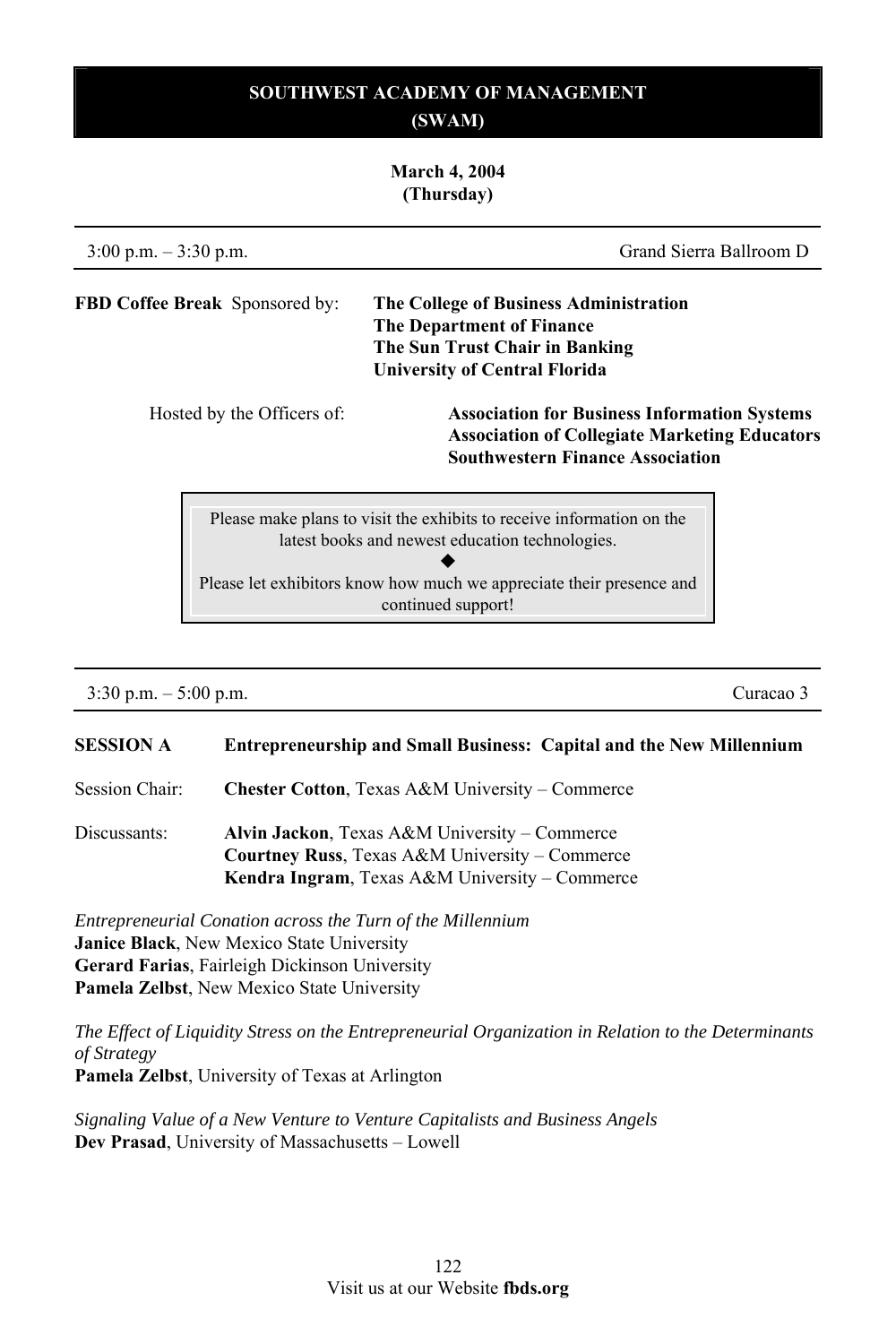#### **March 4, 2004 (Thursday)**

3:30 p.m. – 5:00 p.m. Curacao 4

#### **SESSION B Organizational Topics: Values, Political Risk, and Organizational Decline**

Session Chair: **Franz T. Lohrke**, University of Alabama

*Understanding Values in Organizations: A Value-Dynamics Perspective*  **George Watson**, Bloomsburg University of Pennsylvania

*Balancing Differentiation and Isomorphism: Examining Alternative Theories for Studying Political Risk*  **Franz T. Lohrke**, University of Alabama **Gina W. Simpson**, University of Alabama **David M. Hunt**, American University of Sharjah

*Decline and Fall or Renewal: A Consulting Foray in a Prestigious Country Club Estate*  **Stephen M. Crow**, University of New Orleans **Sandra J. Hartman**, University of New Orleans

| $3:30$ p.m. $-5:00$ p.m. |                             | Curacao 5 |
|--------------------------|-----------------------------|-----------|
| <b>SESSION C</b>         | Open Forum – Ask the Editor |           |

**Coordinator: Robert C. Ford**, University of Central Florida

An open forum to talk with Editors, Senior Editors, and past Editors of several journals. Editors participating, both current and past, will be announced prior to the conference.

3:30 p.m. – 5:00 p.m. Curacao 6

# **SESSION D Current Issues in Business Ethics, Crisis Management, and CEO Succession**

*Attitudes Toward Business Ethics: Comparing Respondents From Six Nations*  **Randi L. Sims**, Nova Southeastern University

*Crisis Uncertainty: A Future Context for Crisis Communication in Organizations*  **Sakile Kai Camara,** University of Houston-Downtown **Tei Street,** Ohio Dominican University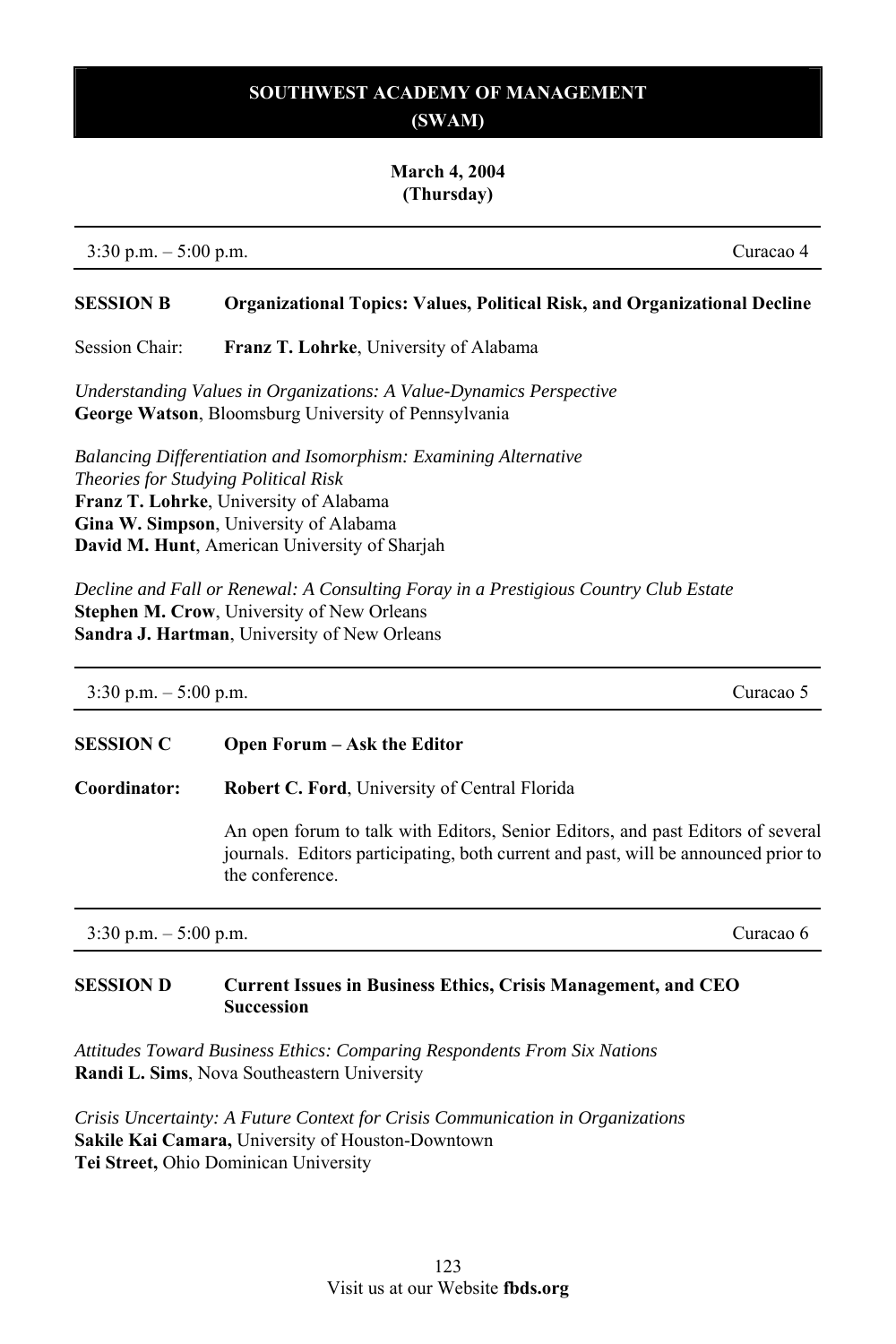#### **March 4, 2004 (Thursday)**

3:30 p.m. – 5:00 p.m. Curacao 6

#### **SESSION D Current Issues in Business Ethics, Crisis Management, and CEO Succession** (continued)

*Hospital CEO Succession Research: Developing an Empirical Study* **Donna Malvey**, University of Central Florida–Cocoa Campus **Eileen Hamby**, University of Central Florida–Daytona Campus **Myron D. Fottler,** University of Central Florida–Orlando Campus

*Hospital CEO Succession Research: Developing an Empirical Study*  **Donna Malvey**, University of Central Florida–Cocoa Campus **Eileen Hamby**, University of Central Florida–Daytona Campus **Myron D. Fottler**, University of Central Florida–Orlando Campus

5:00 p.m. – 5:30 p.m. Curacao 3

#### **SESSION A: SWAM Best Paper**

*Entrepreneurial Orientation as an Outcome of Social and Economic Conditions: The Case of Germany Versus The United States* **Darla Domke-Damonte**, Coastal Carolina University

**Andreas Faulstich**, RheinAhr Campus, Remagen, Koblenz, Germany **William Woodson**, Coastal Carolina University

5:30 p.m. – 6:30 p.m. Curacao 4

| <b>MEETING:</b> | <b>Southwest Academy of Management Annual Business Meeting</b>                                                                                                                                                                                                                                                                                           |
|-----------------|----------------------------------------------------------------------------------------------------------------------------------------------------------------------------------------------------------------------------------------------------------------------------------------------------------------------------------------------------------|
| Presiding:      | <b>JoAnn Duffy, Sam Houston State University</b>                                                                                                                                                                                                                                                                                                         |
|                 | 2003-2004 President, Southwest Academy of Management                                                                                                                                                                                                                                                                                                     |
| Greetings:      | <b>Jone Pearce</b> , University of California, Irvine                                                                                                                                                                                                                                                                                                    |
|                 | Immediate Past President, Academy of Management                                                                                                                                                                                                                                                                                                          |
|                 | All SWAM Conference participants are invited and encouraged to attend to<br>discuss and vote on SWAM business. New set of officers for 2004-2005 begin to<br>serve their terms at this time. (Note: One free drink ticket will be given to each<br>person attending the Business Meeting. These can be used at the SWAM<br>Reception on Friday evening.) |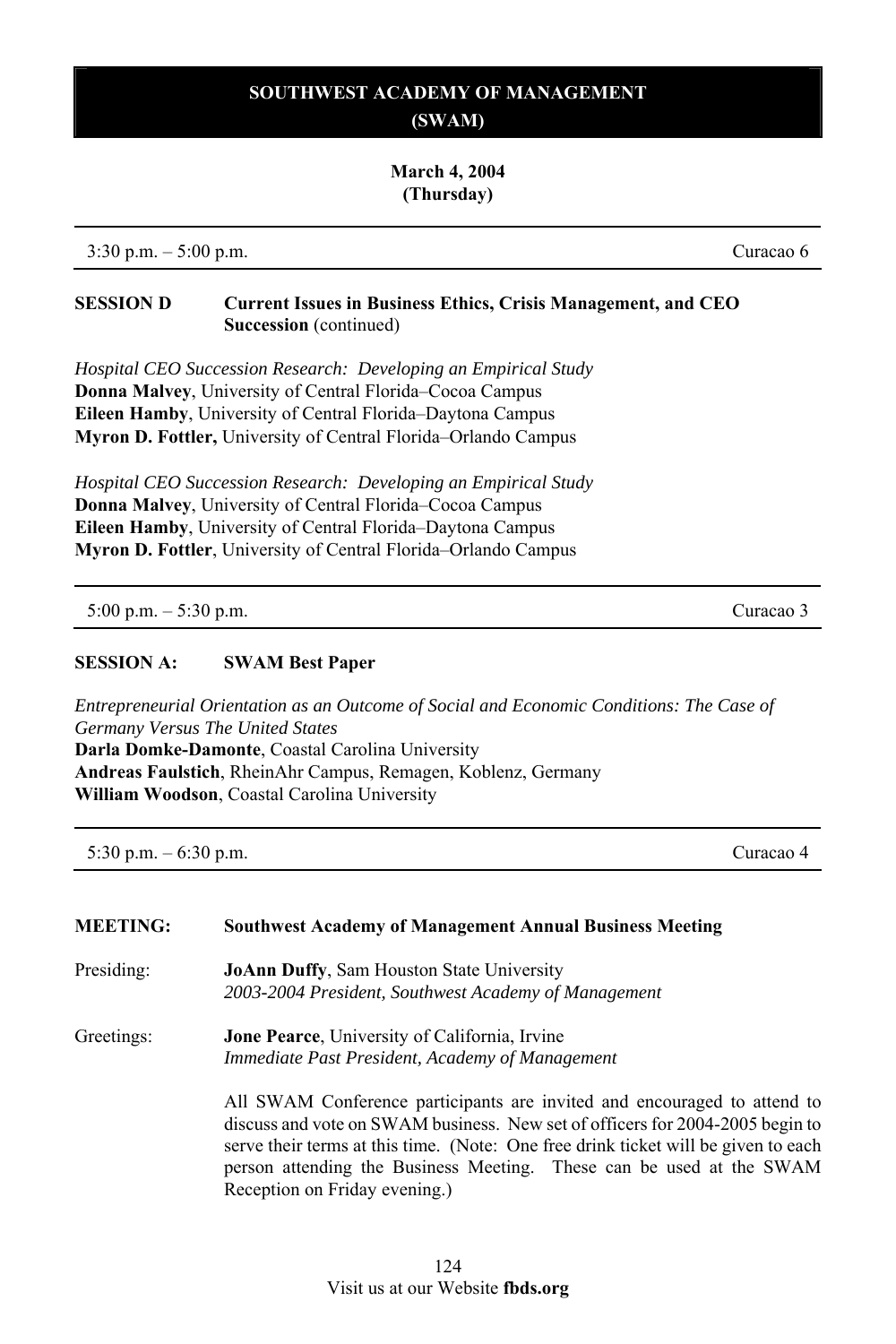#### **March 5, 2004 (Friday)**

8:00 a.m. – 10:00 a.m. Curacao 3

#### **SESSION A Doctoral Students Breakfast and Meeting (By Invitation Only)**

Continental Breakfast with Southwest Academy of Management Officers and open discussion with Jone Pearce, University of California – Irvine and *Immediate Past-President of the Academy of Management*.

8:30 a.m. – 10:00 a.m. Curacao 4

#### **SESSION B Organizational Behavior: Organizational Outcomes and Management Issues `**

Welcome and Introduction to the Track: **Larry Garner**, Tarleton State University

Session Chair: **Wesley Scroggins**, Southwest Missouri State University

Discussants: **Nicolas Twigg**, Lamar University **Joel Rudin**, Rowan University

*A Test of Competing Models of the Relationship between Perceptions of Politics, Perceived Organizational Support, and Individual Outcomes*  **Kenneth Harris**, Florida State University **Michelle Kacmar**, Florida State University

*Family Structure and Organizational Types: A Proposed Model of Work-Family Conflict*  **James Matrecia**, Florida State University

*An Application of the Service Recovery Concept to the Practice of Management*  **Donald Baack**, Pittsburg State University **Kenneth Clow**, University Louisiana Monroe **Jerry Rogers**, Pittsburg State University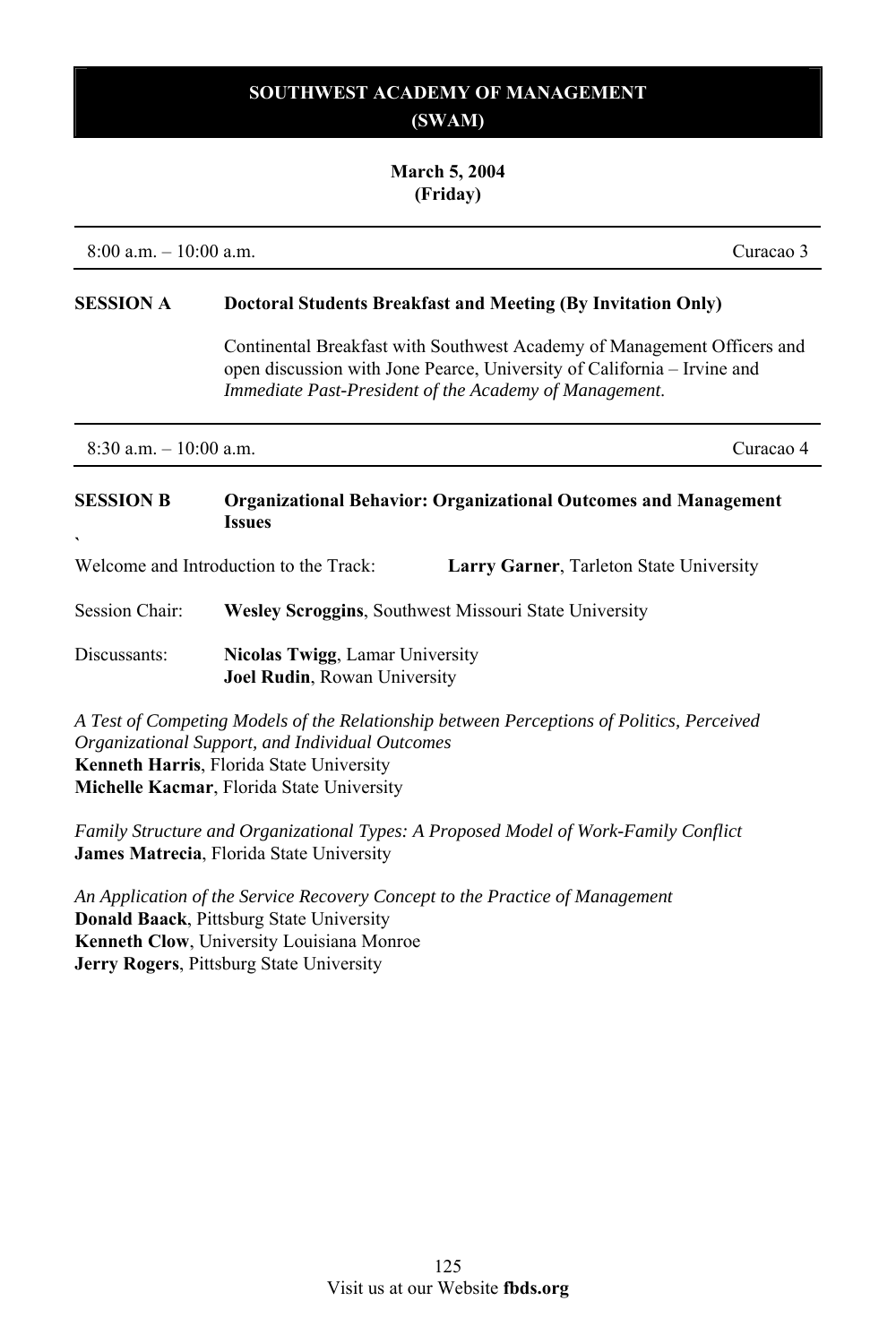#### **March 5, 2004 (Friday)**

8:30 a.m. – 10:00 a.m. Curacao 5

#### **SESSION C Organization and Management Theory / Organizational Development and Change**

Welcome and Introduction to the Track: **Therese Yaeger**, Benedictine University

*Inter-Organizational Tacit Knowledge Transfer: The Evolution of the No-Kill Shelter Movement – An Exploratory Study*  **Paul Harvey**, Florida State University **William Anthony**, Florida State University

*Status as a Corporate Asset*  **Karen Patterson**, Texas Tech University **Dara Szyliowicz**, Texas Tech University

*Formal Employee Training and Subsequent Retention: A Case Study from a Manufacturing Environment* 

**Lenora Randolph**, Bluffton College, Ohio **Jeff Heinfeldt**, Ohio Northern University

> Please make plans to visit the exhibits to receive information on the latest books and newest education technologies.

 $\blacklozenge$ Please let exhibitors know how much we appreciate their presence and continued support!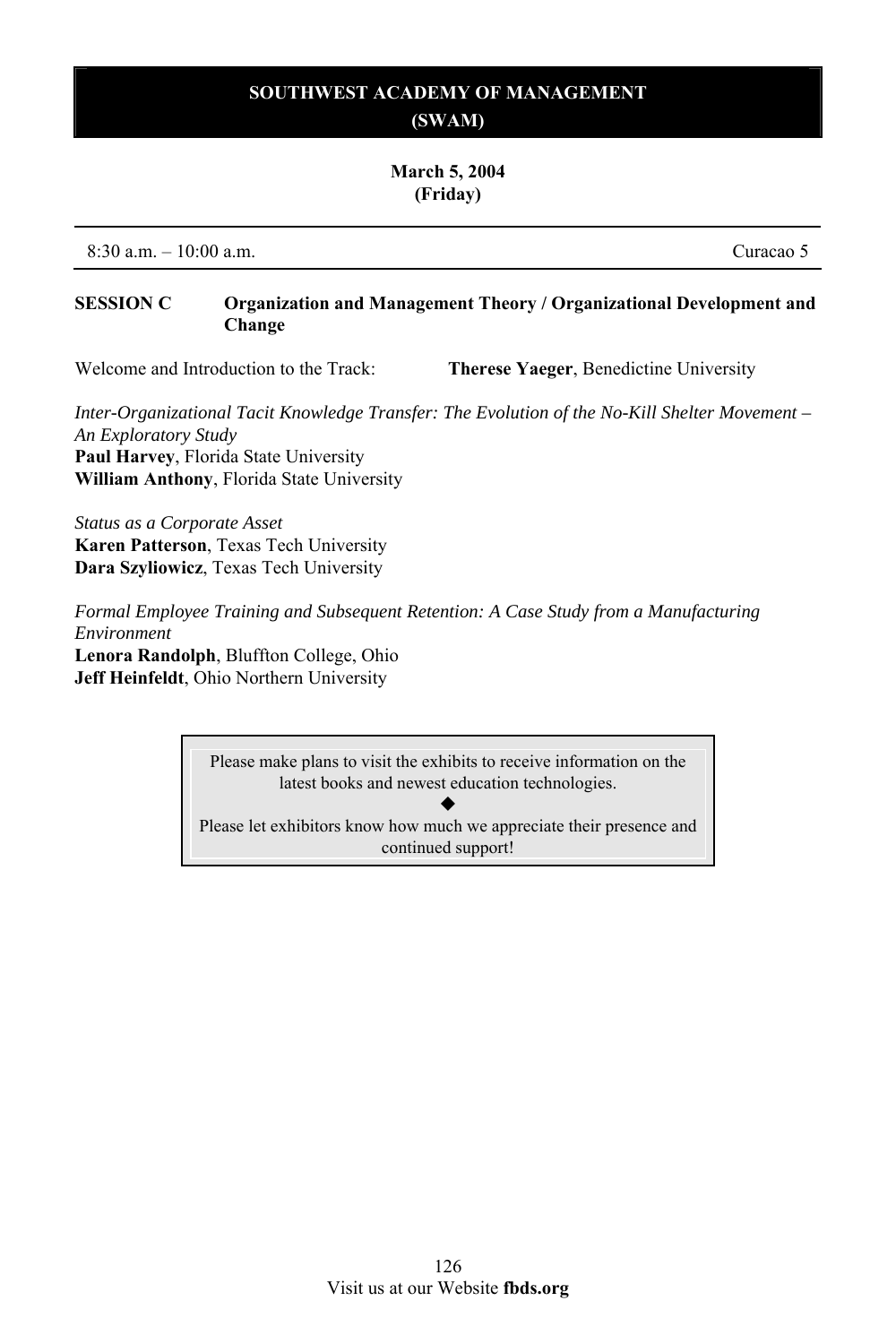# **March 5, 2004 (Friday)**

8:30 a.m. – 10:00 a.m. Curacao 6

| <b>SESSION D</b>           | <b>International Management: Multiple Perspectives on International</b><br><b>Research and Teaching</b>                                                                                                                                                                                                                                                                                                                                                                                                                                                                                                                                                                                                                                                                                                                                                                                                                                                                                                                                                                                            |
|----------------------------|----------------------------------------------------------------------------------------------------------------------------------------------------------------------------------------------------------------------------------------------------------------------------------------------------------------------------------------------------------------------------------------------------------------------------------------------------------------------------------------------------------------------------------------------------------------------------------------------------------------------------------------------------------------------------------------------------------------------------------------------------------------------------------------------------------------------------------------------------------------------------------------------------------------------------------------------------------------------------------------------------------------------------------------------------------------------------------------------------|
| Coordinator:               | <b>Shawn Carraher, Texas A&amp;M University – Commerce</b>                                                                                                                                                                                                                                                                                                                                                                                                                                                                                                                                                                                                                                                                                                                                                                                                                                                                                                                                                                                                                                         |
| Panelists:                 | <b>Shawn M. Carraher, Texas A&amp;M University – Commerce</b><br>Chester Cotton, California State University, Chico & Texas A&M University<br>Chris Myers, Major, U.S. Air Force<br>Kendra Ingram, Texas A&M University – Commerce<br><b>Courtney Russ, Texas A&amp;M University</b><br>This panel examines multiple perspectives on international teaching and research.<br>The five participants each has their own perspective on teaching and performing<br>research through differing venues - utilization of the U.S. Department of State<br>through the Fulbright program, Executive Education overseas, guest lecturing<br>positions, and on-line education. We also shall discuss methods for increasing the<br>international orientation of teaching and research while still staying in the U.S.<br>and special considerations for women professors considering teaching<br>internationally. The advantages and disadvantages of various programs are to be<br>discussed as are strategies for increasing the likelihood of being accepted for an<br>international teaching assignment. |
| $10:00$ a.m. $-10:30$ a.m. | Grand Sierra Ballroom D                                                                                                                                                                                                                                                                                                                                                                                                                                                                                                                                                                                                                                                                                                                                                                                                                                                                                                                                                                                                                                                                            |
|                            | <b>FBD Coffee Break</b> Sponsored by:<br>Diana Reed, President of FBD<br>Hosted by the Officers of:<br><b>Industrial Distribution Educators Association</b>                                                                                                                                                                                                                                                                                                                                                                                                                                                                                                                                                                                                                                                                                                                                                                                                                                                                                                                                        |

 **Southwest Academy of Management** 

Please make plans to visit the exhibits to receive information on the latest books and newest education technologies.  $\blacklozenge$ Please let exhibitors know how much we appreciate their presence and continued support!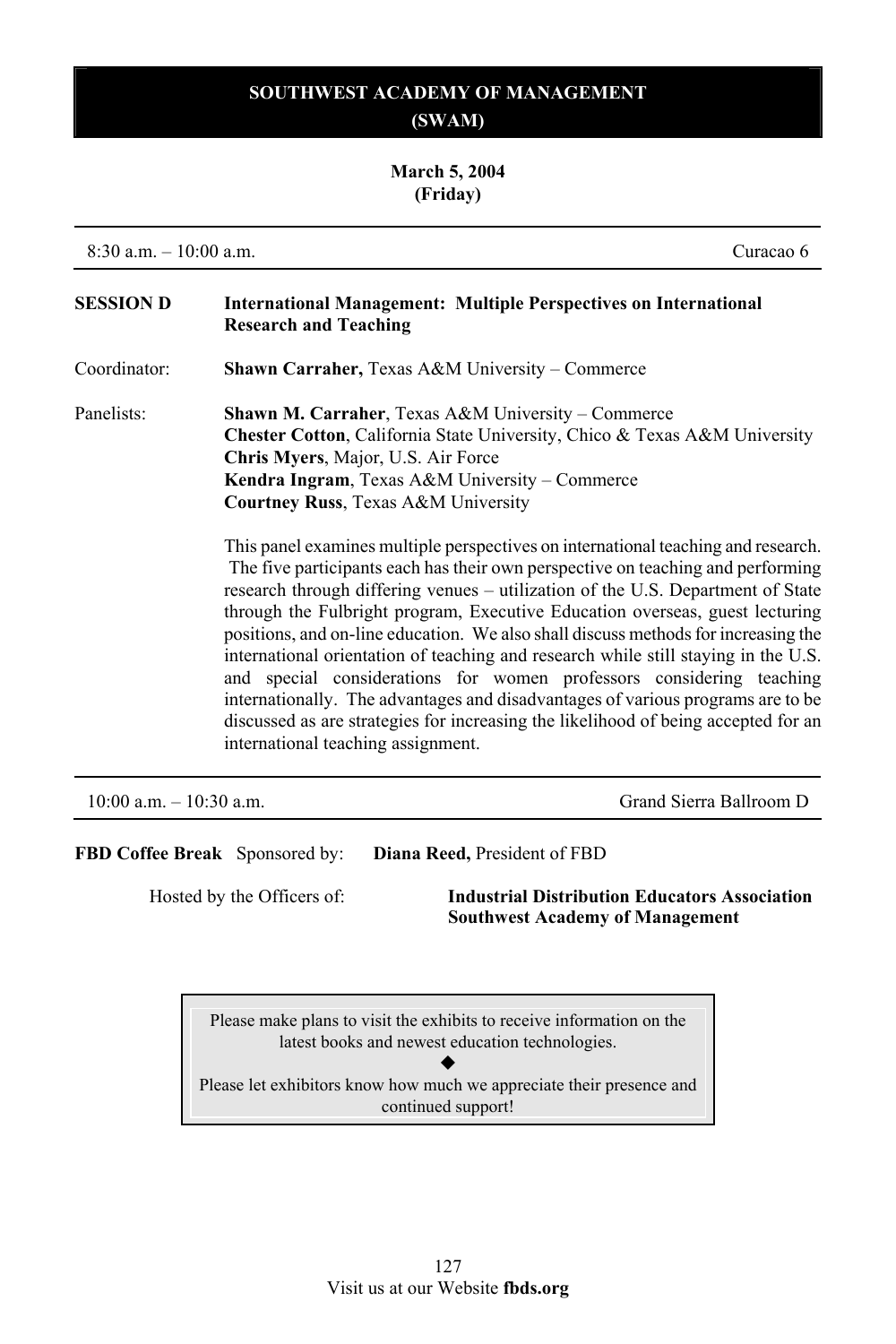# **SOUTHWEST ACADEMY OF MANAGEMENT**

# **(SWAM)**

#### **March 5, 2004 (Friday)**

10:30 a.m. – 12:00 p.m. Curacao 3

# **SESSION A Organizational Behavior: Organizational Commitment and Leadership Issues**  Session Chair: **Kenneth Harris**, Florida State University

Discussants: **John Humphries,** Eastern New Mexico University **Alix Valenti,** University of Houston Clear Lake **Sharon Borowicz**, Benedictine University

*An Analysis of Meyer and Allen's Continuance Commitment Construct Using Edwards (2001) Multidimensional Modeling Method*  **Stephen Jaros**, Southern University **Robert Culpepper**, Stephan F. Austin State University

*Person-Job Fit, Meaningful Work, and Employee Intentions to Leave*  **Wesley Scroggins**, South West Missouri State University

*Transformational Leadership: The Effects of Spirituality and Religious Orientation*  **Nicholas Twigg**, Lamar University

## **SESSION B Organization and Management Theory / Organizational Development and Change: Innovations and recent Trends in Change Management and OD**

Panel Chair: **Therese Yaeger**, Benedictine University

*Organizational Development and Change in Highly traditional Organizations: Introducing Change while Protecting Traditional Culture and Values*  **Peter Sorensen**, Benedictine University **Norman Carroll**, Dominican University

*Leading Organizational Change*  **Jacqueline Stavros**, Lawrence Technological University

*Appreciative Inquiry and Organizational Identification: Exploring New Territory*  **Mona Braxton**, Image Development Marketing Group

*A Reflection on Language in Relation to Peter Block's Book, The Answer to How is Yes* **C. (Katie) Clarke**, Benedictine University

*Social Construction, Human Capital, and the Role of the Chief Learning Officer*  **Tom Navickas**, Motorola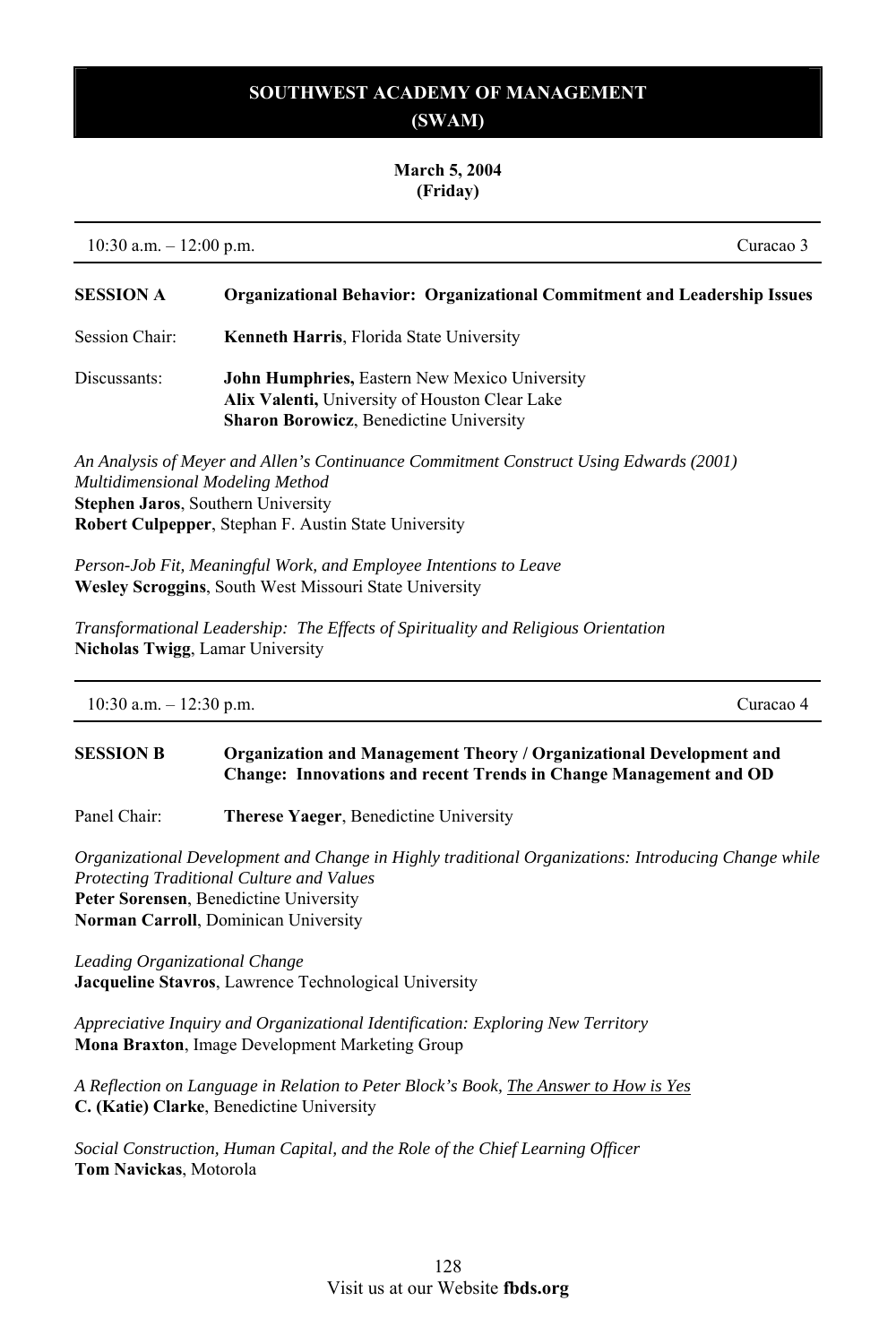# **March 5, 2004 (Friday)**

10:30 a.m. – 12:00 p.m. Curacao 5

| <b>SESSION C</b> | <b>Management History: How Do Textbook Authors Write 'Chapter Two'?</b>                                                                                                                                                                                                                                                             |
|------------------|-------------------------------------------------------------------------------------------------------------------------------------------------------------------------------------------------------------------------------------------------------------------------------------------------------------------------------------|
| Session Chair:   | David D. Van Fleet Arizona State University West                                                                                                                                                                                                                                                                                    |
| Panelists:       | <b>David D. Van Fleet, Arizona State University West</b><br><b>Ricky Griffin, Texas A&amp;M University</b><br><b>Robert C. Ford.</b> University of Central Florida<br><b>Jane Whitney Gibson, Nova Southeastern University</b>                                                                                                      |
|                  | Textbook authors and historians will discuss the role of the history chapter in<br>textbooks. Participants will share their ideas about how historical material is<br>currently being incorporated into textbooks as well as what changes might be<br>made to improve that process. Audience involvement will be solicited as well. |

10:30 a.m. – 12:00 p.m. Curacao 6

| <b>SESSION D</b> | Digging the Foxhole While Under Fire: Teaching for the First Time                     |
|------------------|---------------------------------------------------------------------------------------|
| Moderators:      | Micki Kacmar, Florida State University                                                |
|                  | Tim O. Peterson, Oklahoma State University                                            |
| Panelists:       | <b>Sonya R. Brewster, Oklahoma State University</b>                                   |
|                  | <b>Matrecia James, Florida State University</b>                                       |
|                  | Janaki Gooty, Oklahoma State University                                               |
|                  | <b>Jason Stoner, Florida State University</b>                                         |
|                  | There are only two types of teachers: those who have and those who will. That is,     |
|                  | those who have taught for the first time and those who will teach for the first time. |
|                  | The experience is simultaneously exhilarating and agonizing. There are moments        |
|                  | when you think you have it figured out and moments when you don't think you           |
|                  | will ever figure it out. Come hear four new teachers talk about their recent          |
|                  | experiences. Hear what they have learned, what they will do differently next          |
|                  | time, and what they are still pondering. Be prepared to enter into the dialogue of    |
|                  | the mystery of teaching for the first time.                                           |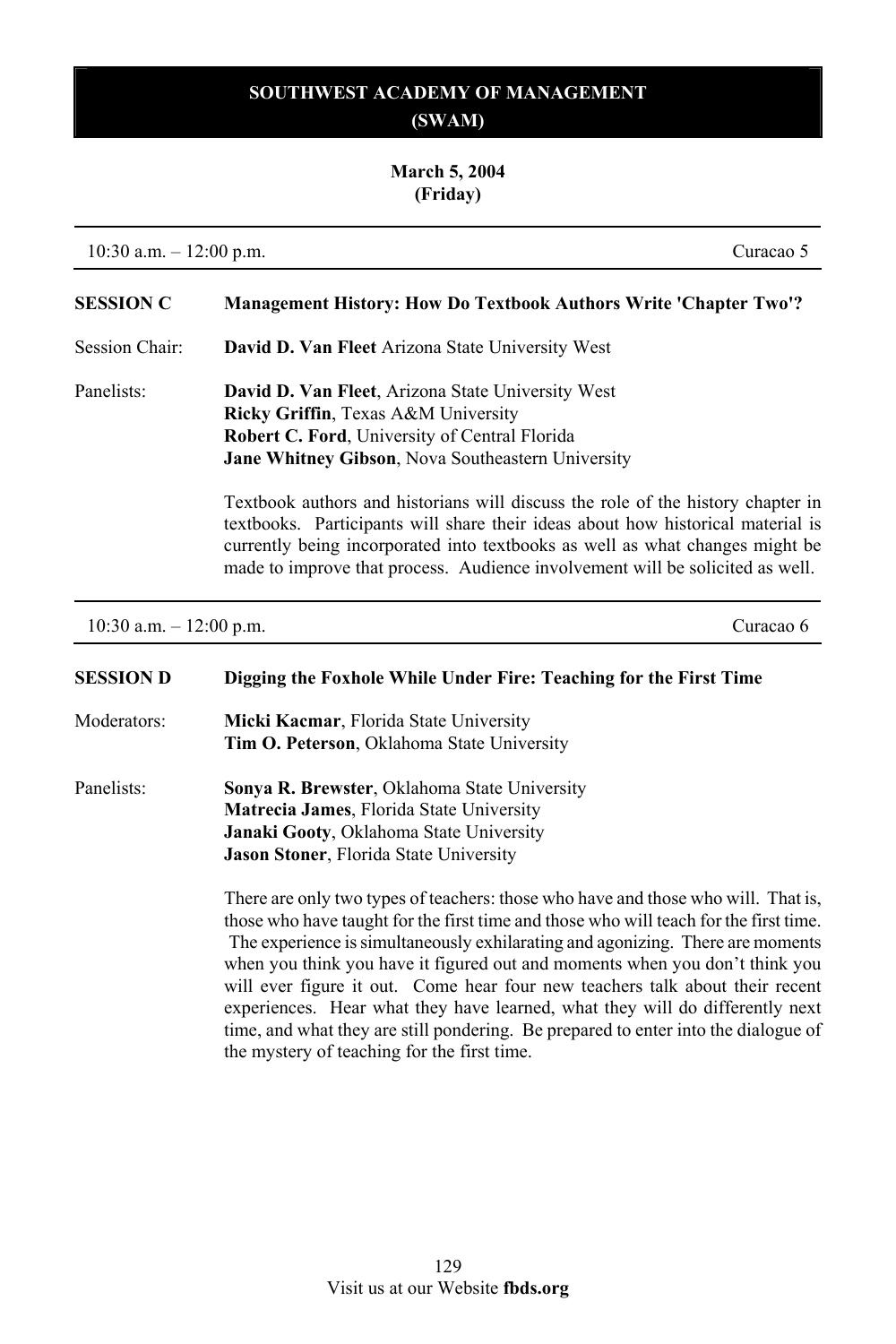#### **March 5, 2004 (Friday)**

1:30 p.m. – 3:00 p.m. Curacao 3

#### **SESSION A Interactive Session – International Management - Research in Progress**

*A View from the Top: What are the Main Concerns of Mexican CEO's in the Dawn of the 21st Century*  **Carlos Ruiz-Gonzalez**, Instituto Panamericano De Alta Direccion De Empresa (Ipade) Mexico

*Investment in Africa: A Prospect or a Fad?*  **Norma Juma**, University of Texas at Arlington

*Boundaryless Leadership Behaviors: A Cross Cultural Analysis of Leaders, Followers, and Job Satisfaction* 

**Gabriel D. Isaacs**, New Mexico State University **William L. Smith**, New Mexico State University **Mark E. Hillon**, New Mexico State University

*Vietnam and U.S. Business Cultures: An Initial Investigation*  **C. Aaron Kelley**, Ohio University **Minh Nguyen**, Ohio University

*Demographics, Entrepreneurial Drivers, and Learning Experiences: Exploring the Differences Between Retail/Service And Manufacture Entrepreneurs*  **Chyi-lyi (Kathleen) Liang**, University of Vermont **Paul Dunn**, University of Louisiana at Monroe

*Chinese Corporate Culture and Results of Corporate Culture Survey of Chinese Executives*  **Walter MacMillan**, Oral Roberts University **Barbara McCain**, Oklahoma City University **R. Migliore**, Northeastern State University **Rinne Martin**, Oral Roberts University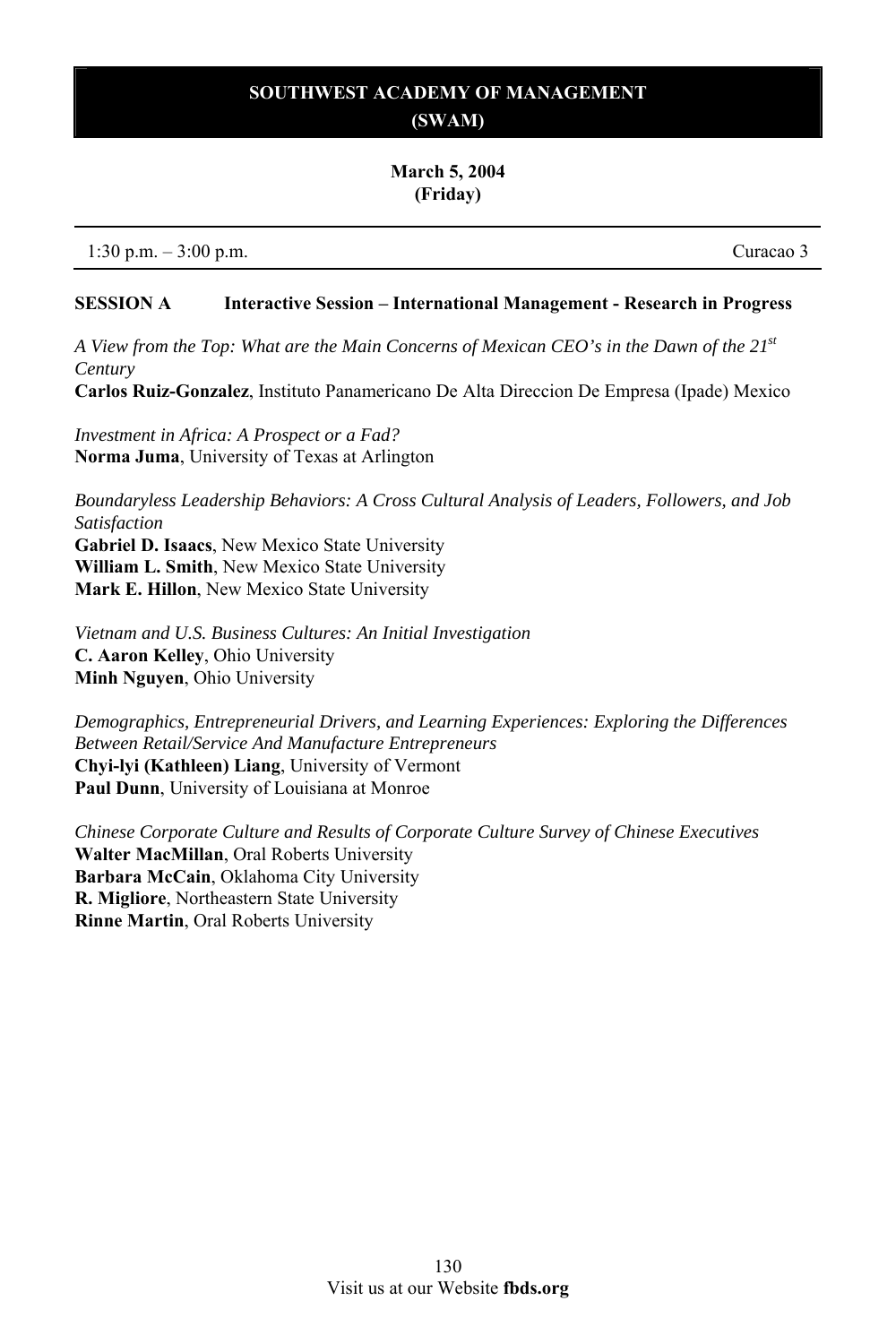#### **March 5, 2004 (Friday)**

1:30 p.m. – 3:00 p.m. Curacao 4

**SESSION B Organization Theory/Organization Development and Change: Linking Scholarship and Practice: The Experience of Executive doctoral Scholar-Practitioners** 

Coordinator: **Mark Werwath**, Northwestern University

Panelists: **Mark Werwath**, Northwestern University **George W. Hay**, Lewis University & McDonald's Corporation **Philip T. Anderson, Benedictine University & Abbott Laboratories Reeta Ooskote**, Benedictine University **Yasser Nafei**, Motorola

> Executive doctoral scholar-practitioners of Organization Development and Change (ODC) promise to be boundary spanners who move between the worlds of academic and business in order to generate two outcomes – new theoretical knowledge and organizational results. The recent book by Adler, Shani, and Styhre (2003) provides a beginning description of the boundary spanning activities of executive doctoral scholar-practitioners from the FENIX Ph.D. program and serves to demonstrate the reality behind the promise of executive scholar-practitioners. Although instructive, this European description does to address the experiences of American executive scholar-practitioners. The purpose of this panel is to discuss the experiences of participants in one executive doctoral program in Organization Development at Benedictine University. These experiences demonstrate that it is possible for executive doctoral scholarpractitioners within an American education traditional to produce the dual outcomes of scholarly knowledge and organizational results.

1:30 p.m. – 3:00 p.m. Curacao 5

#### **SESSION C Immediate Past- President of the Academy of Management**

**Jone Pearce,** University of California—Irvine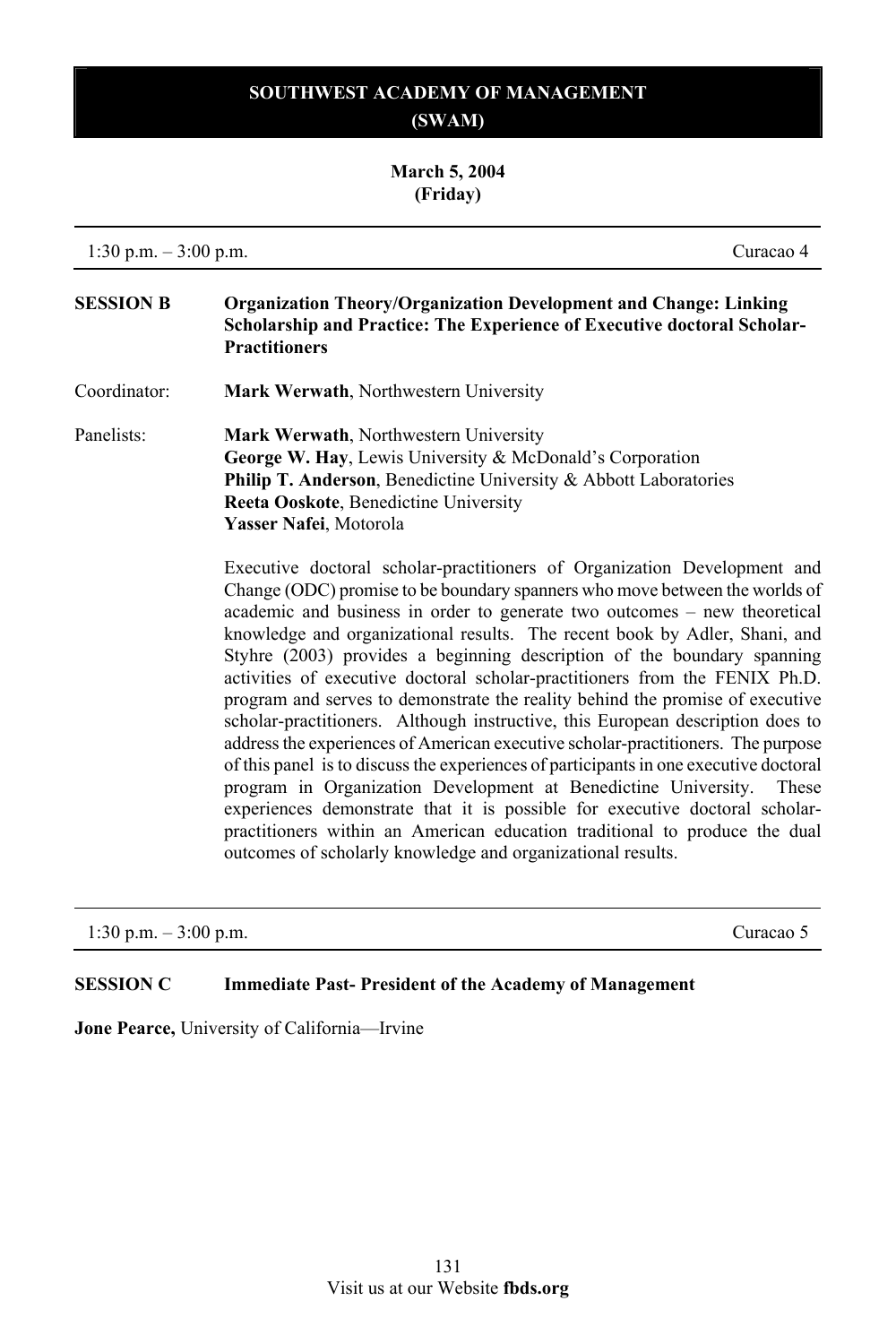**March 5, 2004 (Friday)**

1:30 p.m. – 3:00 p.m. Curacao 6

## **SESSION D Classroom Management: How to Teach Like a Pro**

Presenter: **Delaney Kirk**, Drake University

While most college professors are comfortable with the course content of what they are teaching, many do not feel they have been prepared in "how" to teach. Especially lacking is how to manage a classroom (how to handle absenteeism, tardiness, cheating, difficult students; how to set classroom expectations; what to do that first day of class to establish your credibility, etc.). This workshop would be particularly useful for those faculty members who are beginning their teaching career, new faculty the first few years out of their graduate programs, or experienced faculty with questions as to how to manage this "new" generation of college students. In general, if you want to become a better classroom manager, this workshop is for you. Participants are encouraged to bring their own questions to discuss.

| $3:00 \text{ p.m.} - 3:30 \text{ p.m.}$ | Grand Sierra Ballroom D                                                          |  |
|-----------------------------------------|----------------------------------------------------------------------------------|--|
| <b>FBD Coffee Break</b> Sponsored by:   | <b>Diana Reed.</b> President of FBD                                              |  |
| Hosted by the Officers of:              | <b>Southwest Case Research Association</b><br><b>Decision Sciences Institute</b> |  |
|                                         |                                                                                  |  |

Please make plans to visit the exhibits to receive information on the latest books and newest education technologies.  $\blacklozenge$ 

Please let exhibitors know how much we appreciate their presence and continued support!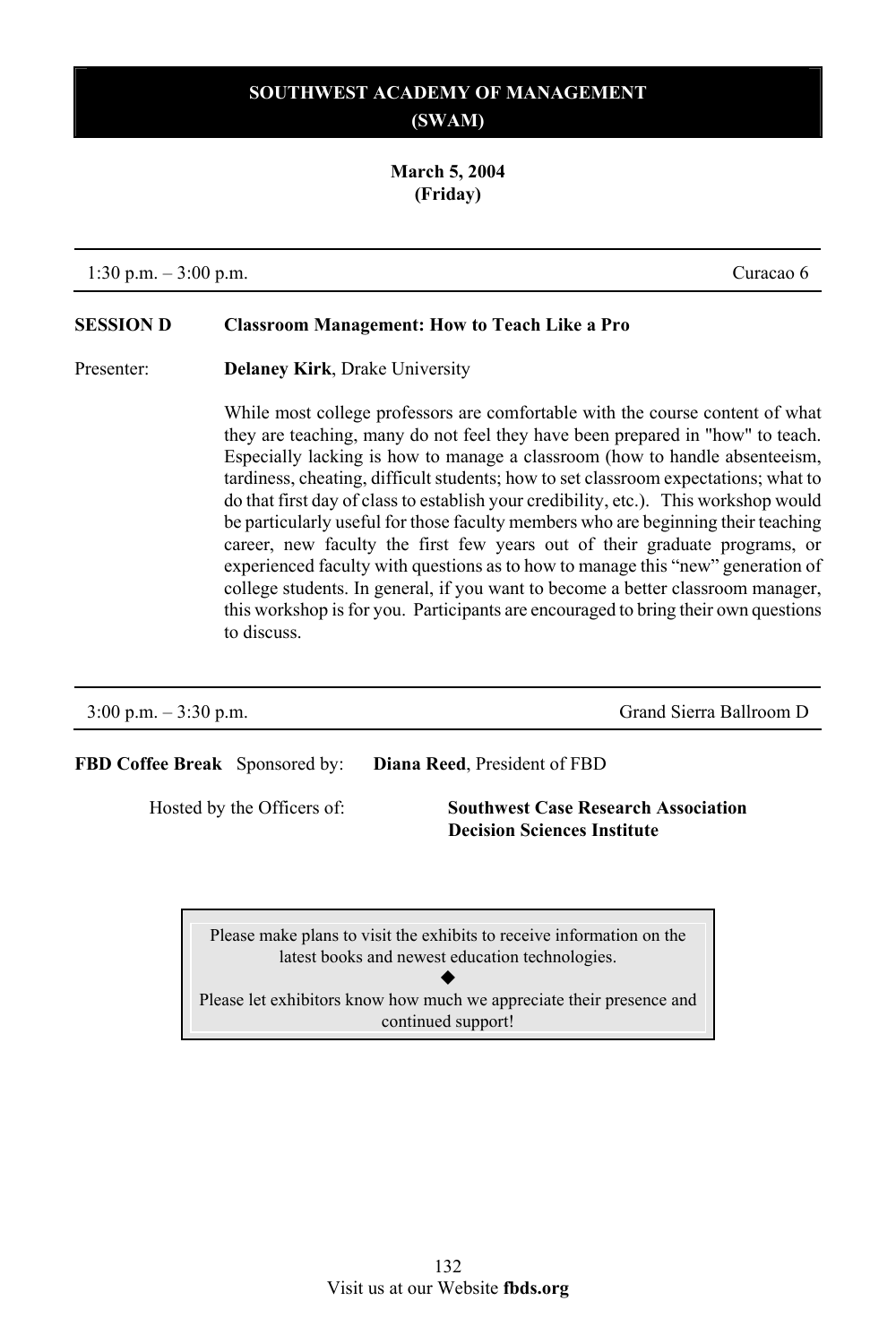#### **March 5, 2004 (Friday)**

3:30 p.m. – 5:00 p.m. Curacao 3

#### **SESSION A Human Resource Management / Organizational Behavior: Harassment and Personality Issues**

*Protecting Victims from Sexual Harassment: Using the Expanding Frontiers of Research to Address Old Questions* 

**Karen L. Middleton**, Texas A&M University – Corpus Christi **Margaret A. Lucero**, Texas A&M University – Corpus Christi

*Personality, Culture and Person-Organization Fit: Assessing the Benefits of HRM in the National Park Service* **M. Suzanne Clinton**, Cameron University

**Janie R. Gregg**, Mississippi University for Women

*The Distortion of Effort Self-Perceptions and the Predictive Ability of Self-Efficacy in a Highly Complex, Uncertain Task* **Megan Endres**, Eastern Michigan University

| $3:30$ p.m. $-5:30$ p.m. | Curacao 4 |
|--------------------------|-----------|
|--------------------------|-----------|

#### **SESSION B Organization Theory/Organization Development and Change: Micro/Macro Approaches to Organizational Change: The Role of Corporate Culture and National Culture Values**

Session Chair: **Peter Sorensen**, Benedictine University

*A Micro-Macro View of Change: Perspectives from Global OD Consulting*  **Therese Yaeger**, Benedictine University

*Organizational Change in a Fortune 500 Corporation*  **Philip Anderson**, Abbott Laboratories

*Organizational Change in China: Implications for OD*  **Lee Lu**, LS International

*The Application of AI in a Global Environment*  **Deloras Jones**, Dana Corporation

*Virtual Teams in a Multi-Cultural Environment*  **Rich Magner**, Motorola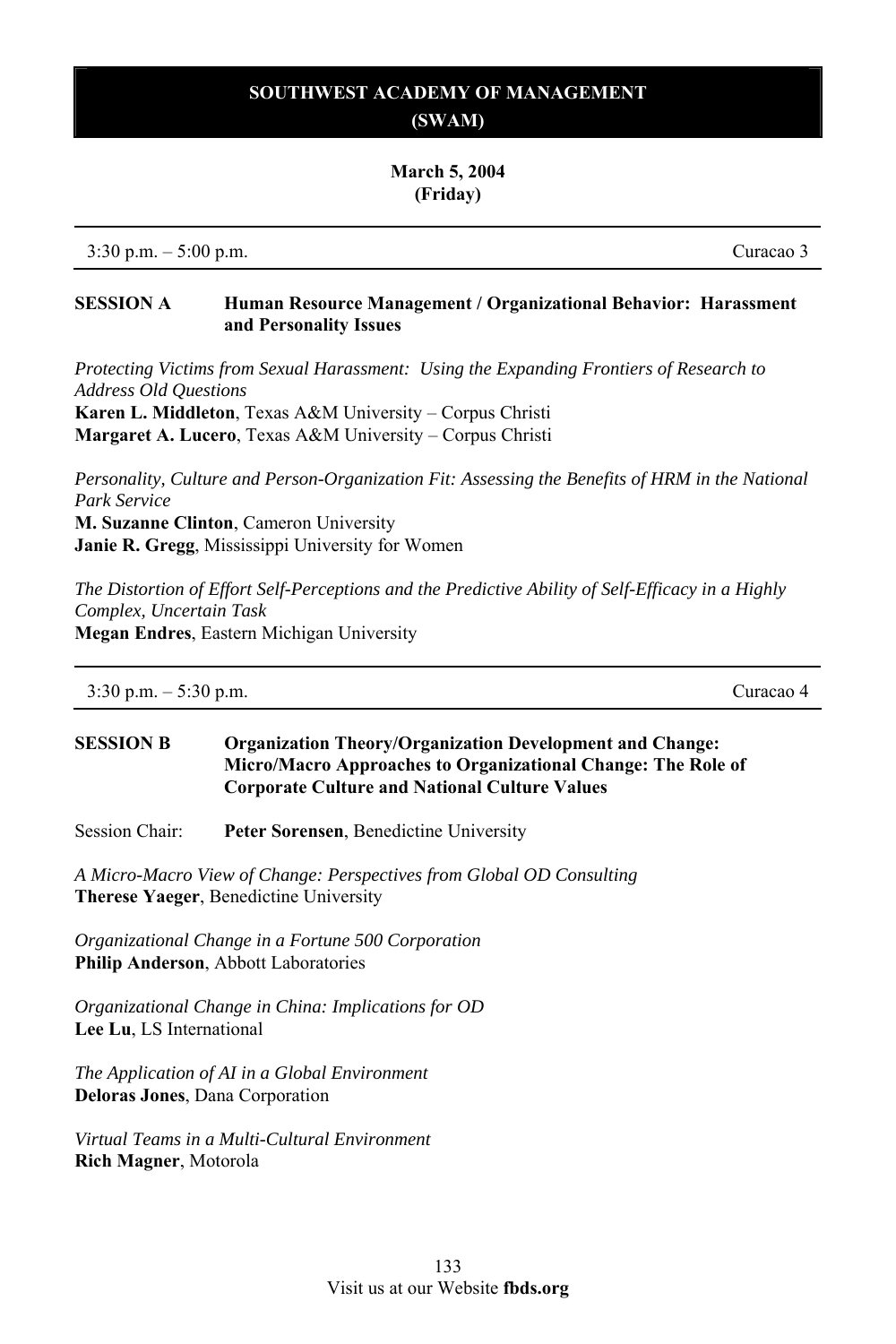#### **March 5, 2004 (Friday)**

3:30 p.m. – 5:00 p.m. Curacao 5

#### **SESSION C SWAM 2003 Distinguished Educator Award Recipient**

**Geralyn McClure Franklin**, Dean, School of Business The University of Texas of the Permian Basin

*Striving for Excellence as a Well-Rounded Faculty Member*

3:30 p.m. – 5:00 p.m. Curacao 6

# **SESSION D The Dance of Management**

Presenters: **Tim O. Peterson**, Oklahoma State University **Joann K. Williams**, Jacksonville State University

> The typical instructional strategy of teaching within business schools is a logical– rational paradigm. This paradigm focuses on one way of knowing and learning and ignores the fact that there are many different ways of learning or knowing (Nessley, 2002). Thus, there has been a growing interest in exploring the use of the other ways of learning or knowing within the management classroom. One area of interest has been the use of the arts (e.g. music, drama, literature, visual arts, dance and storytelling). This workshop will focus on the use of dance to demonstrate management principles.

3:30 p.m. – 5:00 p.m. Bonaire 4

## **SESSION E Work Preferences and Self-Managed Work Teams**

*An Assessment of Work Preferences by Business Major: Construct Development & Validation*  **G. Ronald Gilbert**, Florida International University

*Self-Managed Work Team Effectiveness: The Role of Goal Orientation and Encouraging Supervisory Behaviors*  **Charles M. Carson**, University of Mississippi **Don C. Mosley, Jr.**, University of South Alabama **Scott L. Boyar**, University of South Alabama

*What You Don't Know Can't Hurt You: The Interactive Relationship Between Leader and Mentor*  **Kenneth Harris**, Florida State University **K. Michele Kacmar**, Florida State University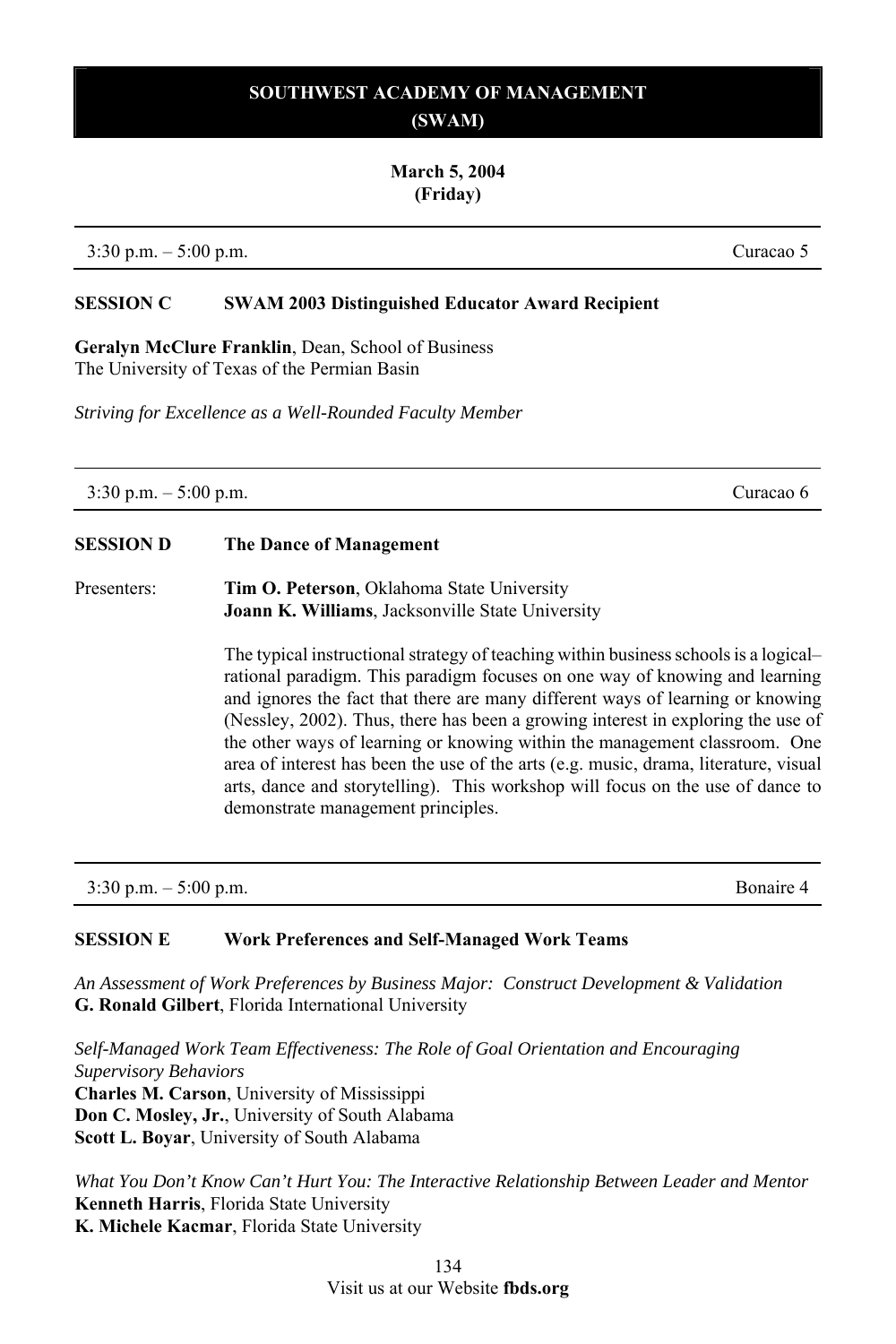#### **March 5, 2004 (Friday)**

5:00 p.m. – 6:00 p.m. Curacao 3 Presiding: **Gayle Baugh**, University of West Florida 2004 – 2005 SWAM Program Chair Meeting to develop plans for the 2004 – 2005 activities and conference program. All SWAM members are invited to attend. Come and sign up to be a Reviewer, Discussant, and/or Track Chair for next year's meeting. Share your ideas on what you liked, did not like, and would like to see in future conferences. This is a great way to build an appetite and thirst prior to the SWAM Reception 6:00 p.m. – 7:00 p.m. Curacao 4 & 5

#### **Southwest Academy of Management Reception**

Presiding: **Jon W. Beard**, Digital Archipelago 2004 SWAM Program Chair

> Mixer for Southwest Academy of Management conference participants and friends. There will be a cash bar, with one free drink ticket given to each person attending the SWAM Business Meeting on Thursday afternoon.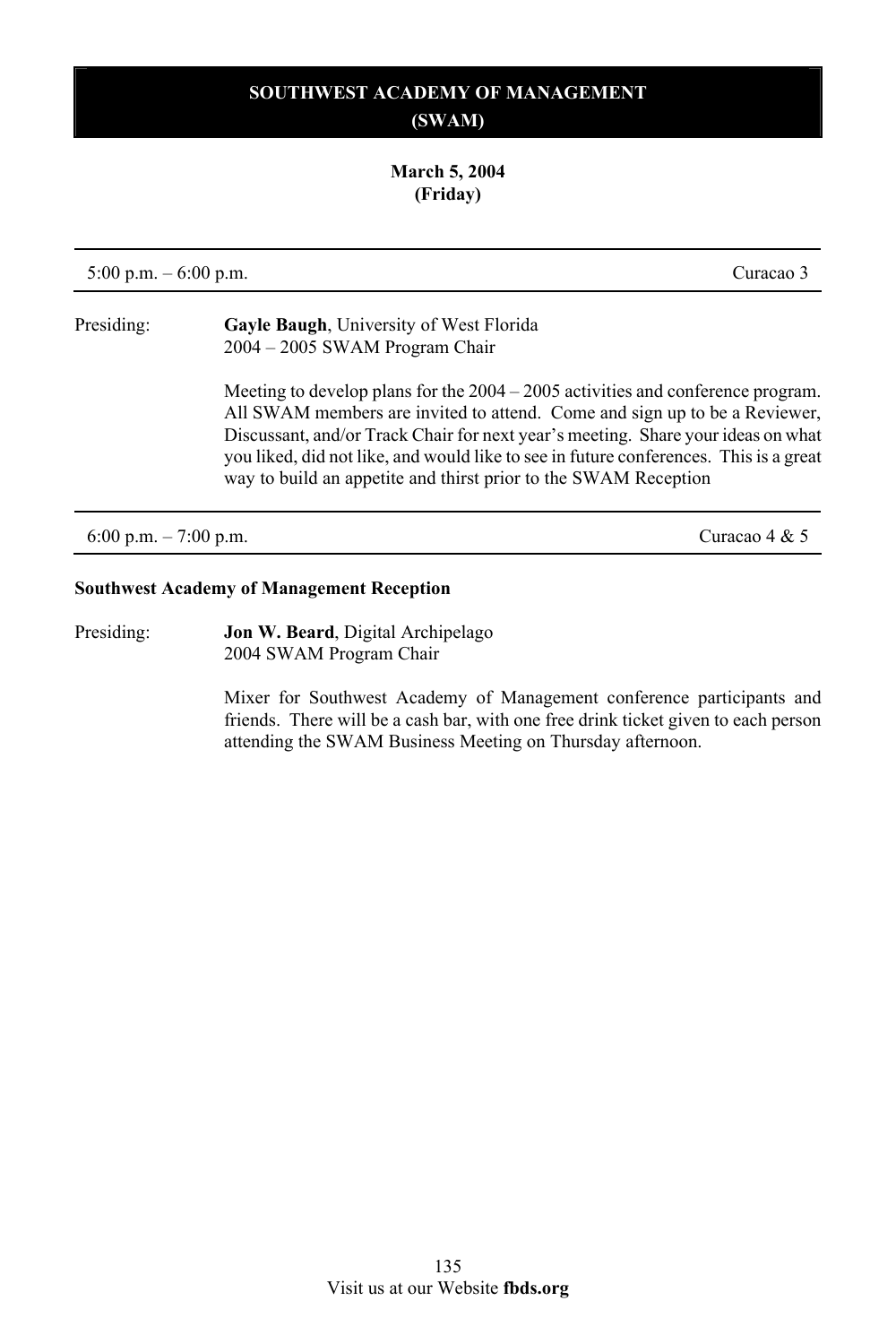# **SOUTHWEST ACADEMY OF MANAGEMENT**

## **(SWAM)**

#### **March 6, 2004 (Saturday)**

7:00 a.m. – 8:30 a.m. Bonaire 3

| <b>Meeting:</b>        | <b>SWAM Officer's Meeting</b>                                                                                        |           |
|------------------------|----------------------------------------------------------------------------------------------------------------------|-----------|
| Presiding:             | <b>Shawn Carraher, Texas A&amp;M University – Commerce</b><br>2004 – 2005 President, Southwest Academy of Management |           |
| $8.30 a m - 10.00 a m$ |                                                                                                                      | Bonaire 4 |

#### **SESSION A Organization Behavior: Workplace Issues and Leadership**

*Outcome Expectancy in a USAF System Program Office: A Case Study*  **Donald Drew**, Oklahoma Christian University

*Impact of Workplace Isolation on Job Satisfaction, Organizational Commitment, and Turnover Intentions of Virtual Office Employees* **Jay Mulki**, University of South Florida **Fernando Jaramillo**, University of South Florida

*Exploring Servant Leadership: Antecedents and Consequences*  **John Cater**, Louisiana State University

8:30 a.m. – 10:00 a.m. Bonaire 5

#### **SESSION B: Strategic Issues: First Movers, Franchising, and Organizational Networks**

*Successful First-Movers: Can They Do It Again?*  **R. Migliore**, Northeastern State University

*Key Success Factors of Franchising Systems in the Retailing Sector*  **Ilan Alon**, Rollins College

*An Evolutionary Examination of Organizational Networks*  **Alix Valenti**, University of Houston – Clearlake